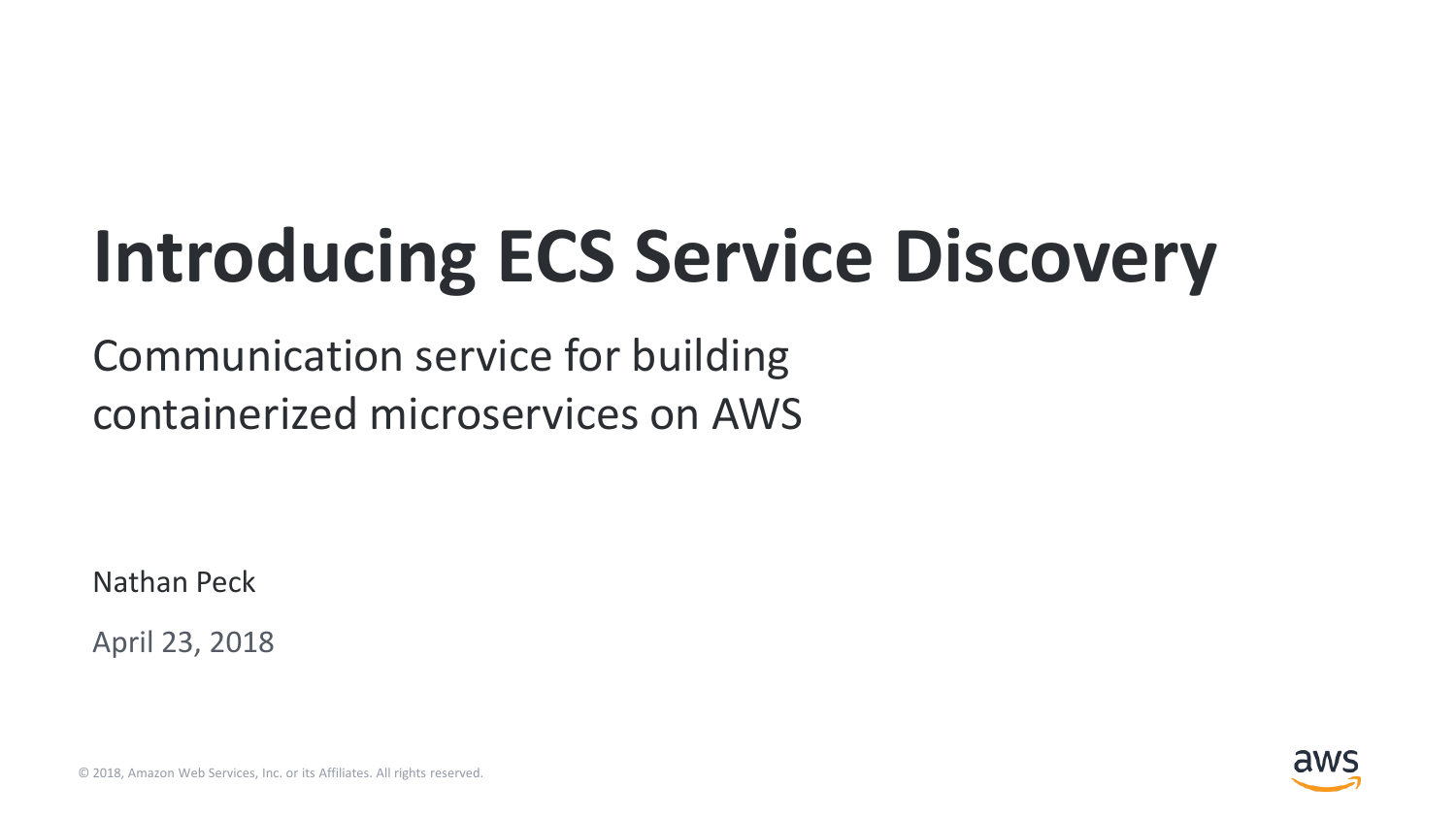### Application communication is evolving







Across the room **Dynamic name,** Across cities / continents 1:1 **Dynamic name, Dynamic name**, **Across cities** / continents 1:1







Functional calls Find endpoints, Known endpoints, APIsthen connect

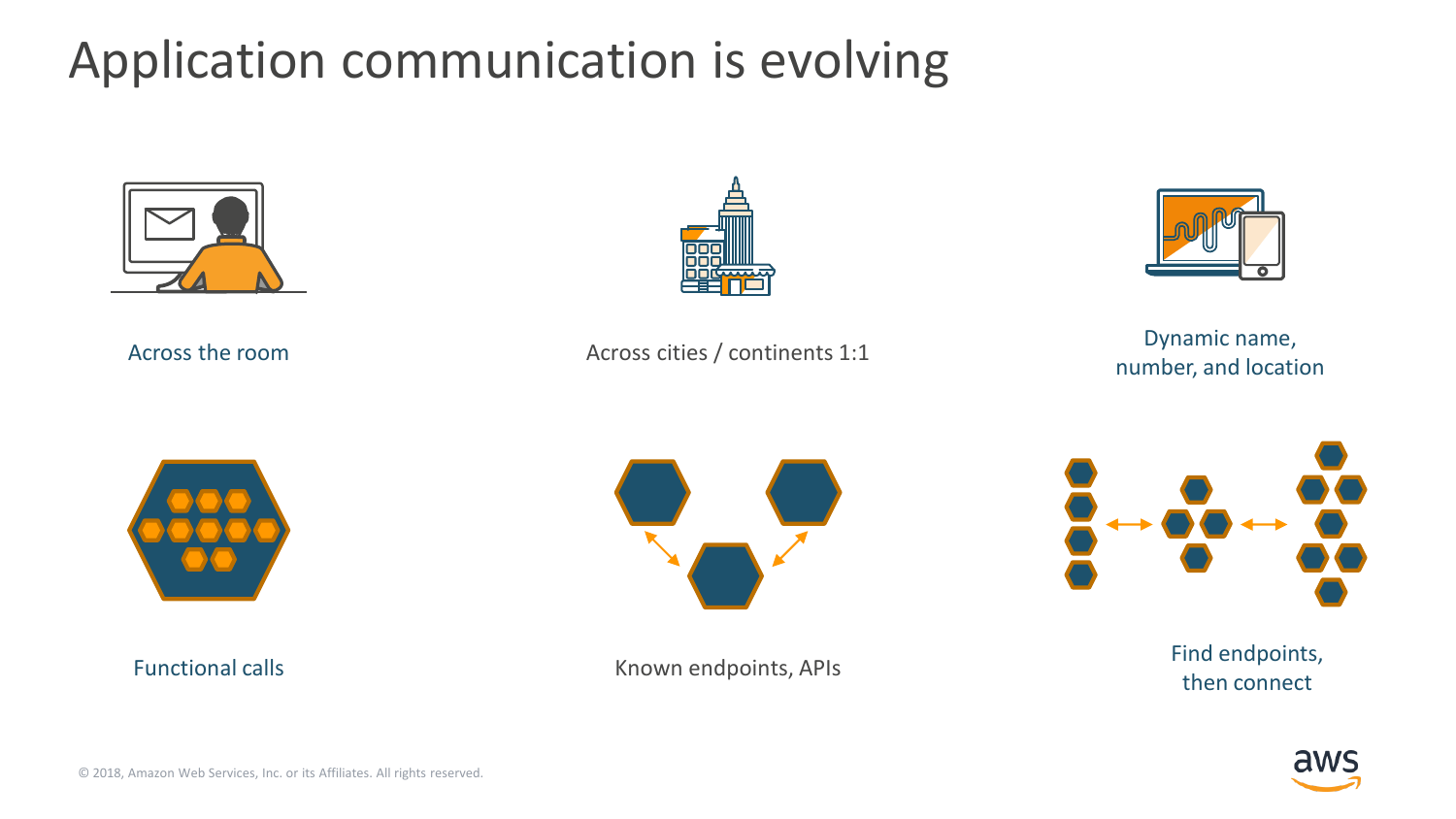#### Developers need to connect microservices



Ensure that service name resolves to correct IP/port

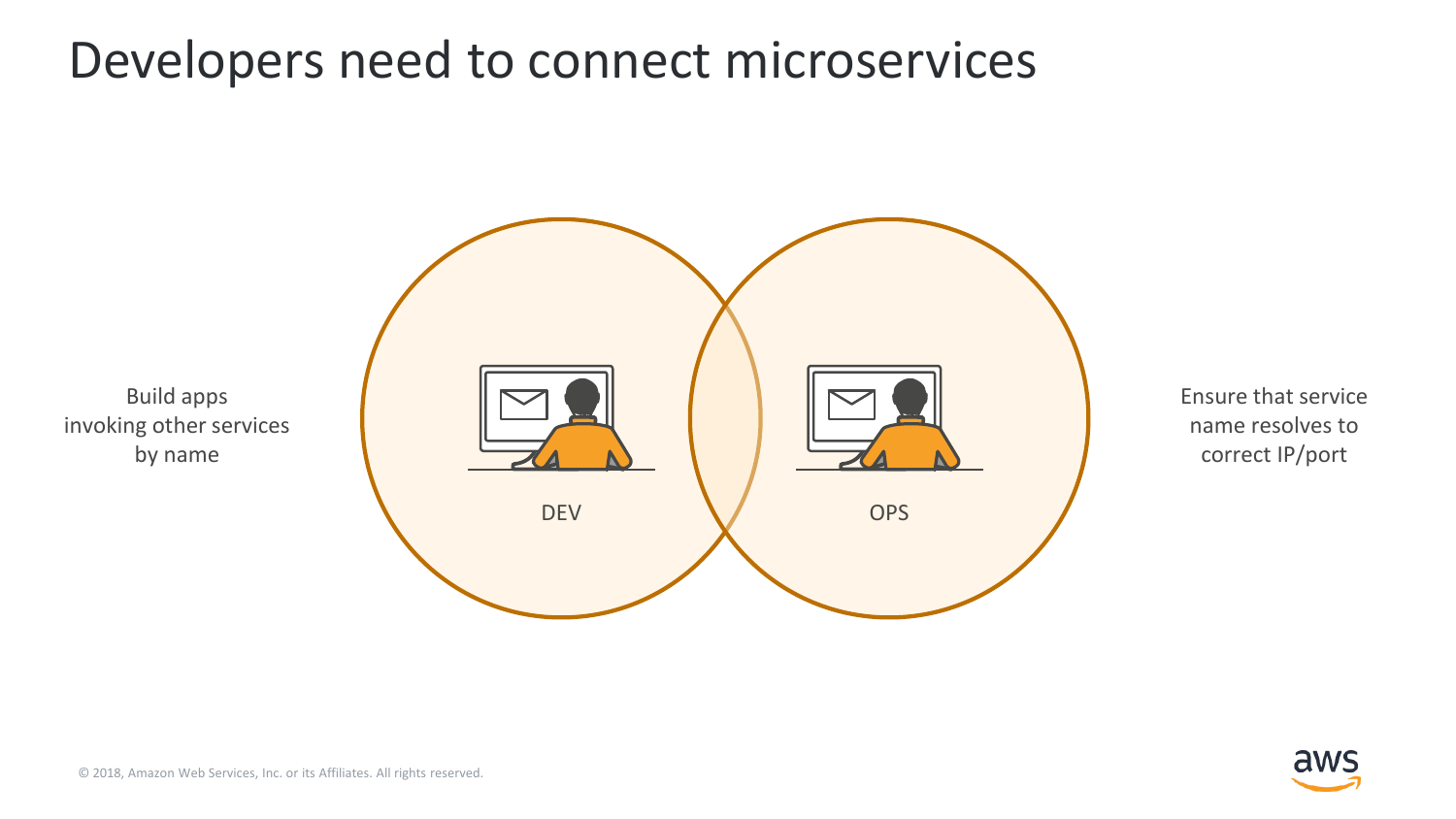#### What is Service Discovery?

"Where is Service X?"

Friendly name -> IP + port

E.g., app: {10.0.4.5:8080, 10.0.4.6:8080 }



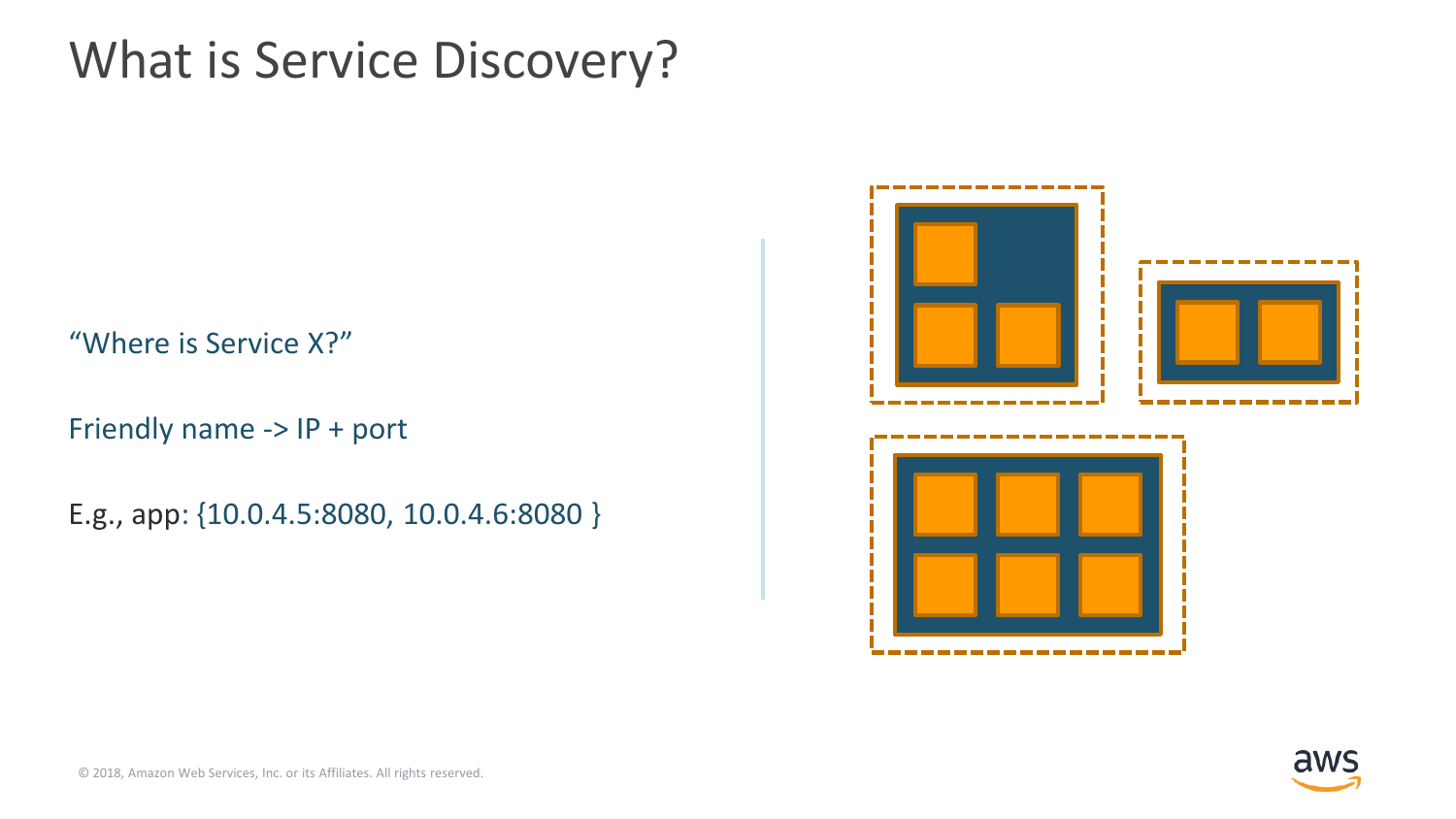### Why is it non trivial?





Dynamic by design:

Number of containers & instances

Auto assigned IP addresses & ports

Placement, scheduling, scaling

Deployments and upgrades

Health and connectivity



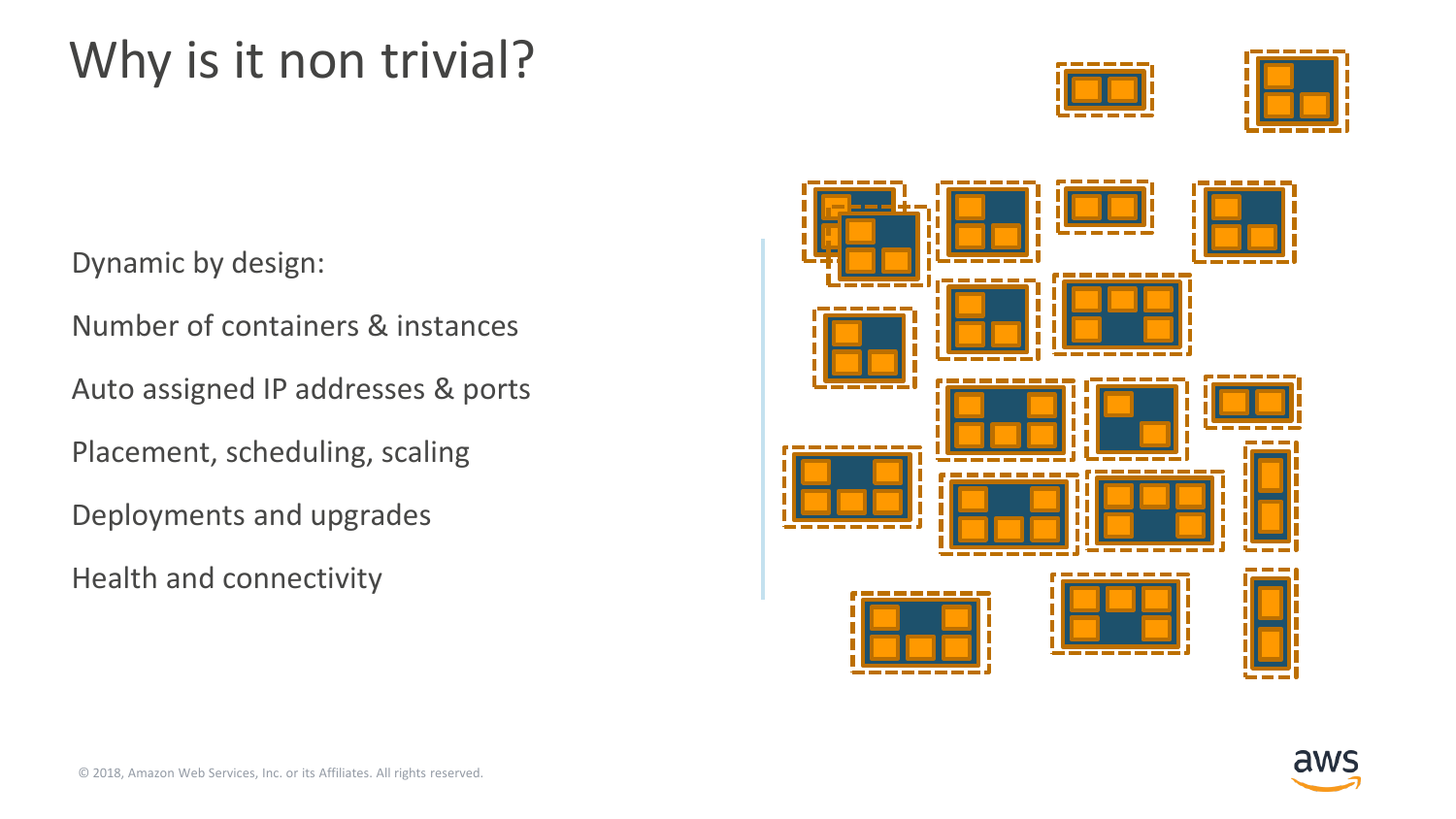#### Decision criteria



Service Registry Where is info about services stored?

Registration mechanism How is a service added to the registry?

Discovery mechanism How does an application send traffic to a service from the registry?

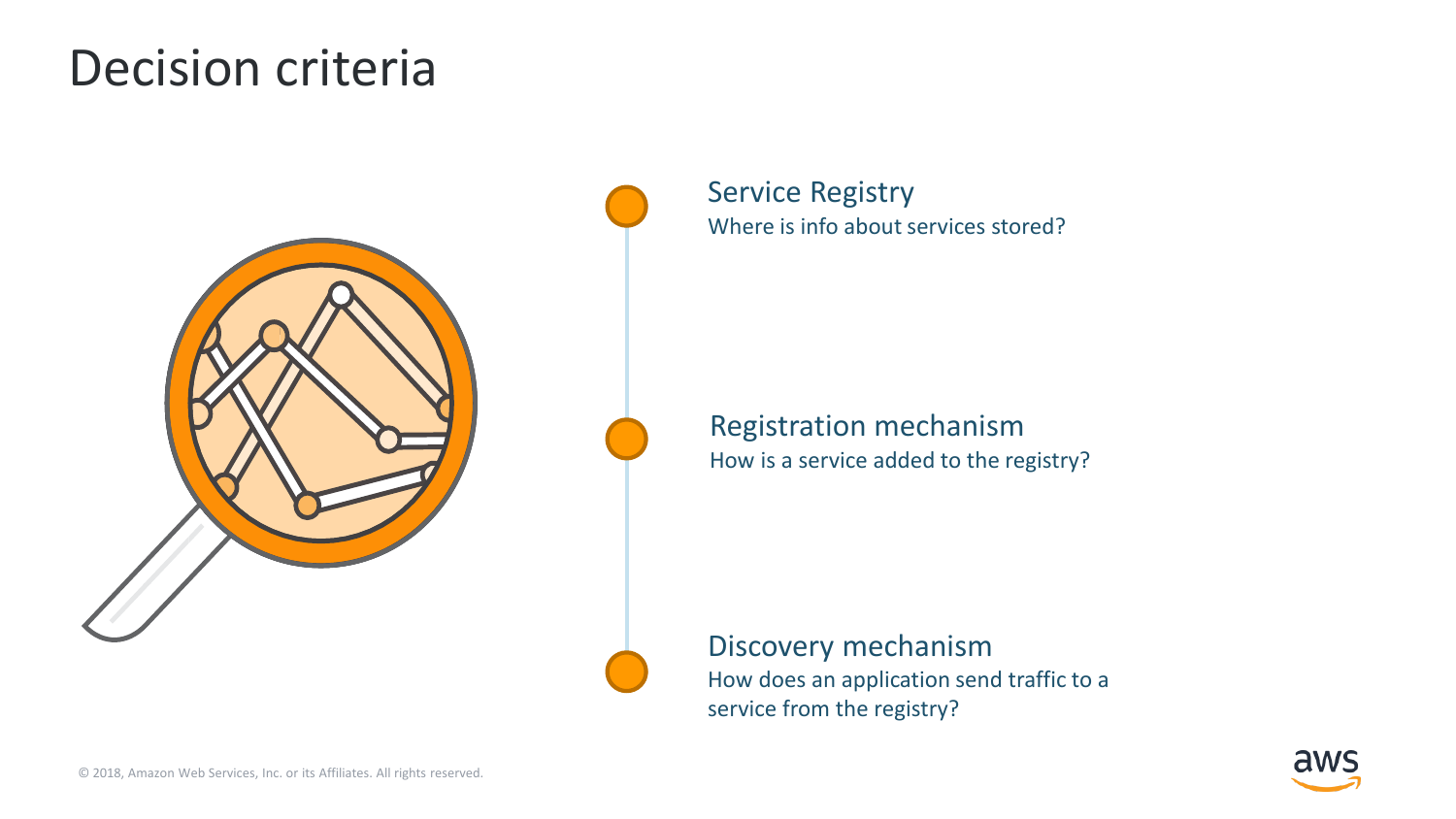#### Current patterns require install, setup and management







#### Load Balancers **Key-value store** Service Mesh

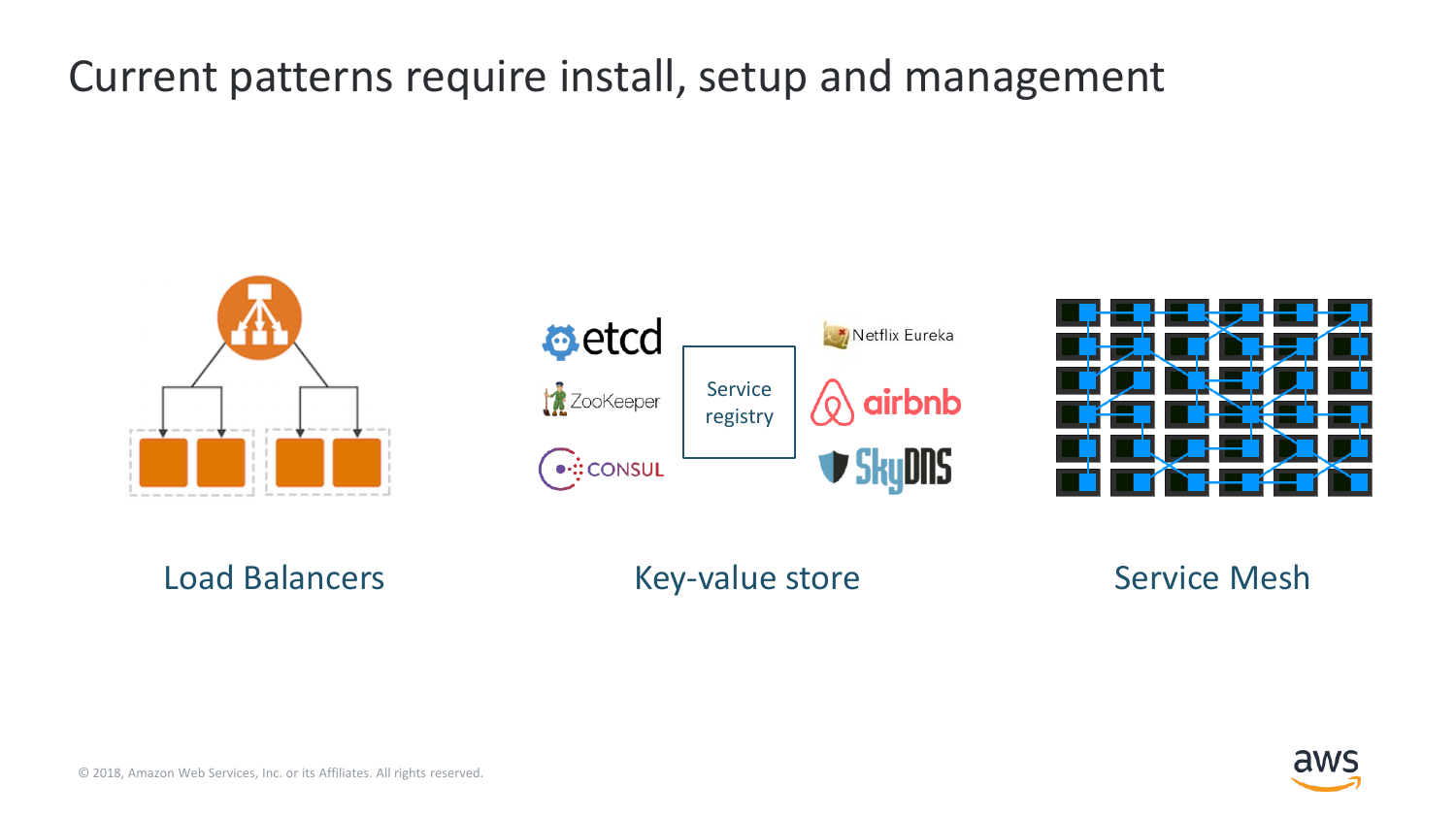### Load Balancers – Server Side Discovery



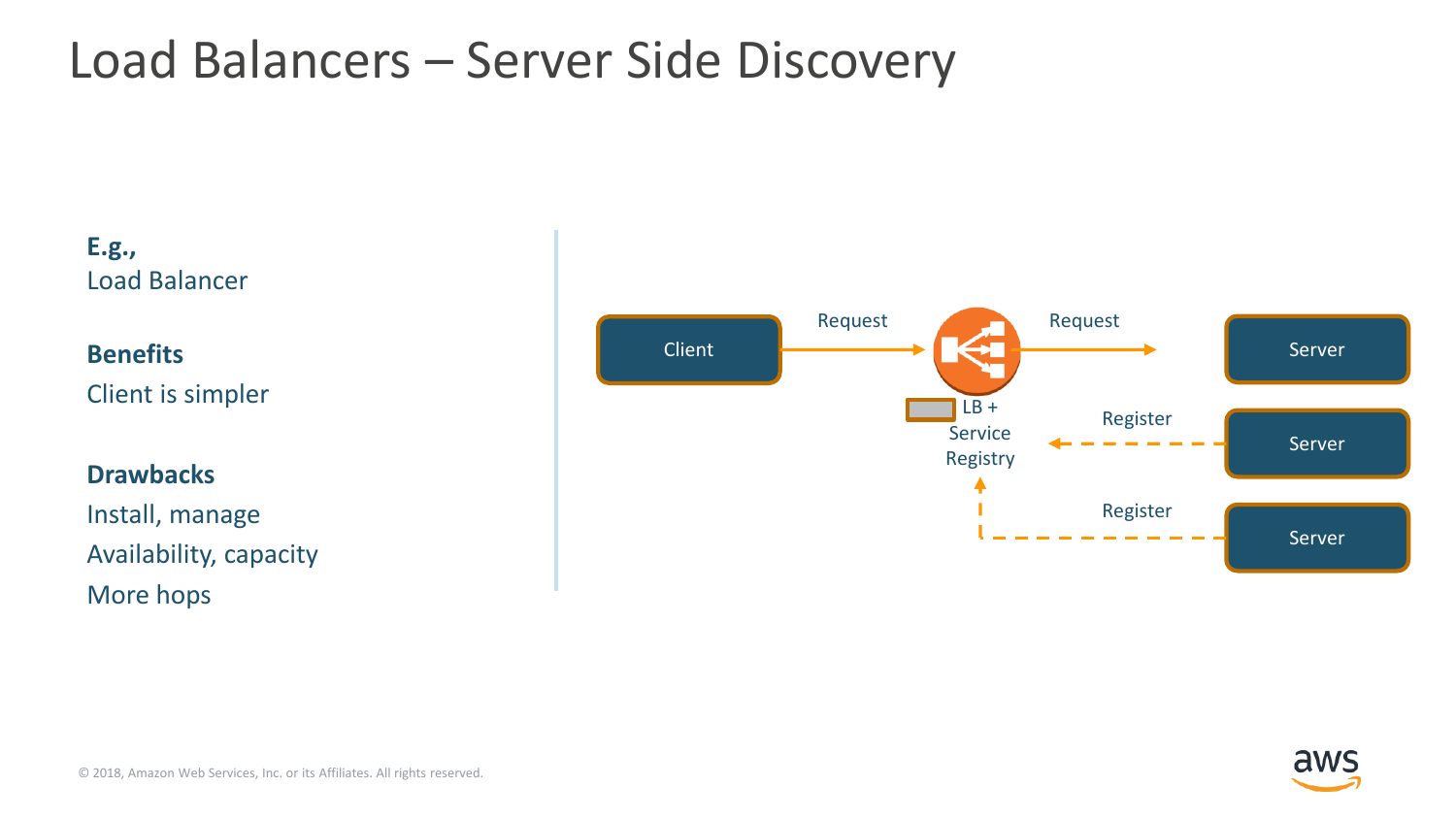### DNS based – Client Side Discovery

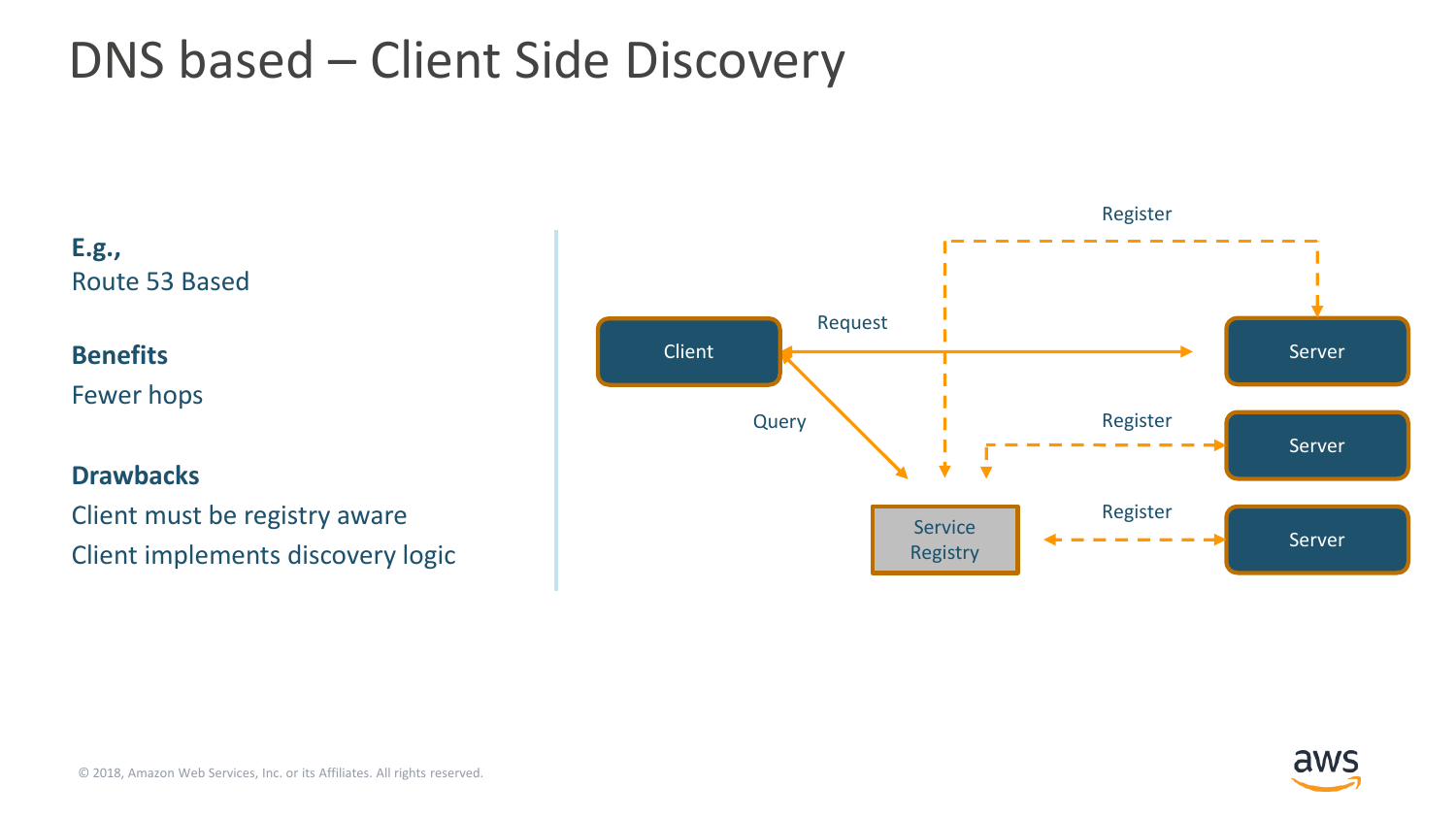### Requires registrations by agents

#### **E.g.,** Consul, Etcd and Zookeeper

#### **Benefits**

Registrar registers, unregisters and performs health checks Service less complex

#### **Drawbacks**

State may not reflect whether service can handle requests, only active or unavailable Install, configure and manage other component, unless it is a part of infrastructure



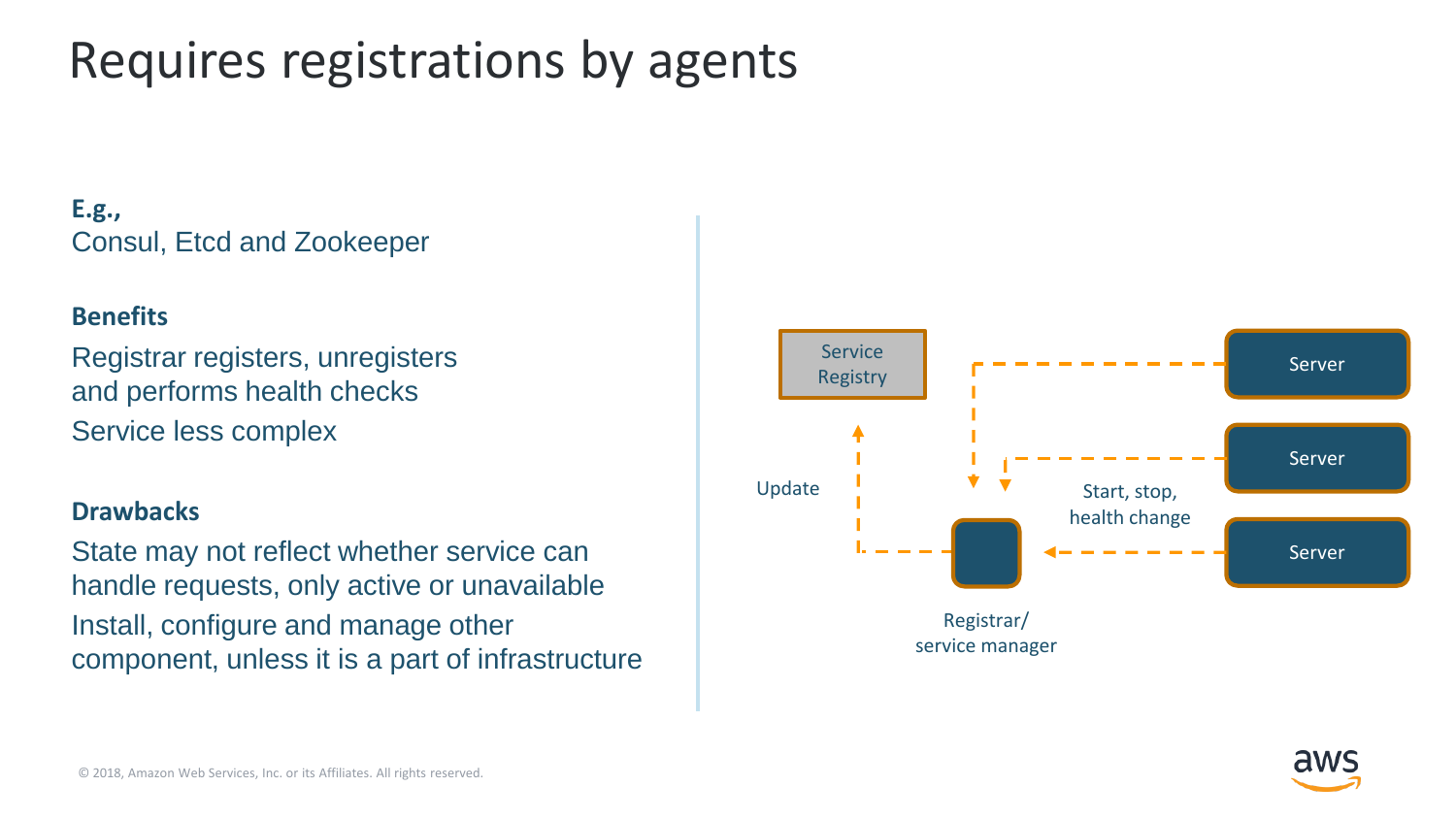### Requires registrations by agents

#### **E.g.,** Consul, Etcd and Zookeeper

#### **Benefits**

Registrar registers, unregisters and performs health checks Service less complex

#### **Drawbacks**

State may not reflect whether service can handle requests, only active or unavailable

Install, configure and manage other component, unless it is a part of infrastructure



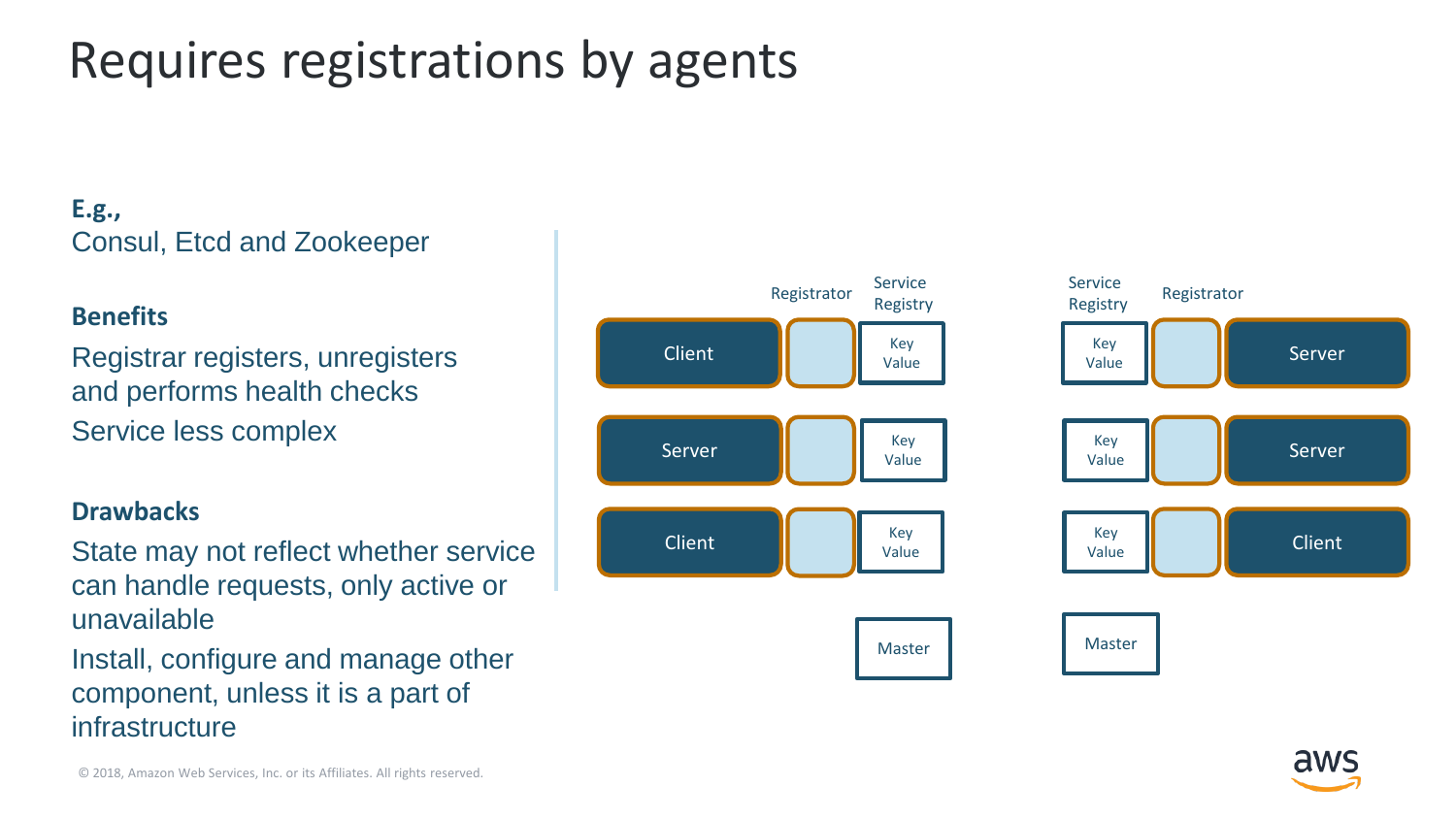### This should be easier!

Predictable Names for services



Auto updated with latest, healthy IP, port



Managed: No overhead of installation or monitoring



High availability, high scale



Extensible: Flexible boundaries for auto discovery



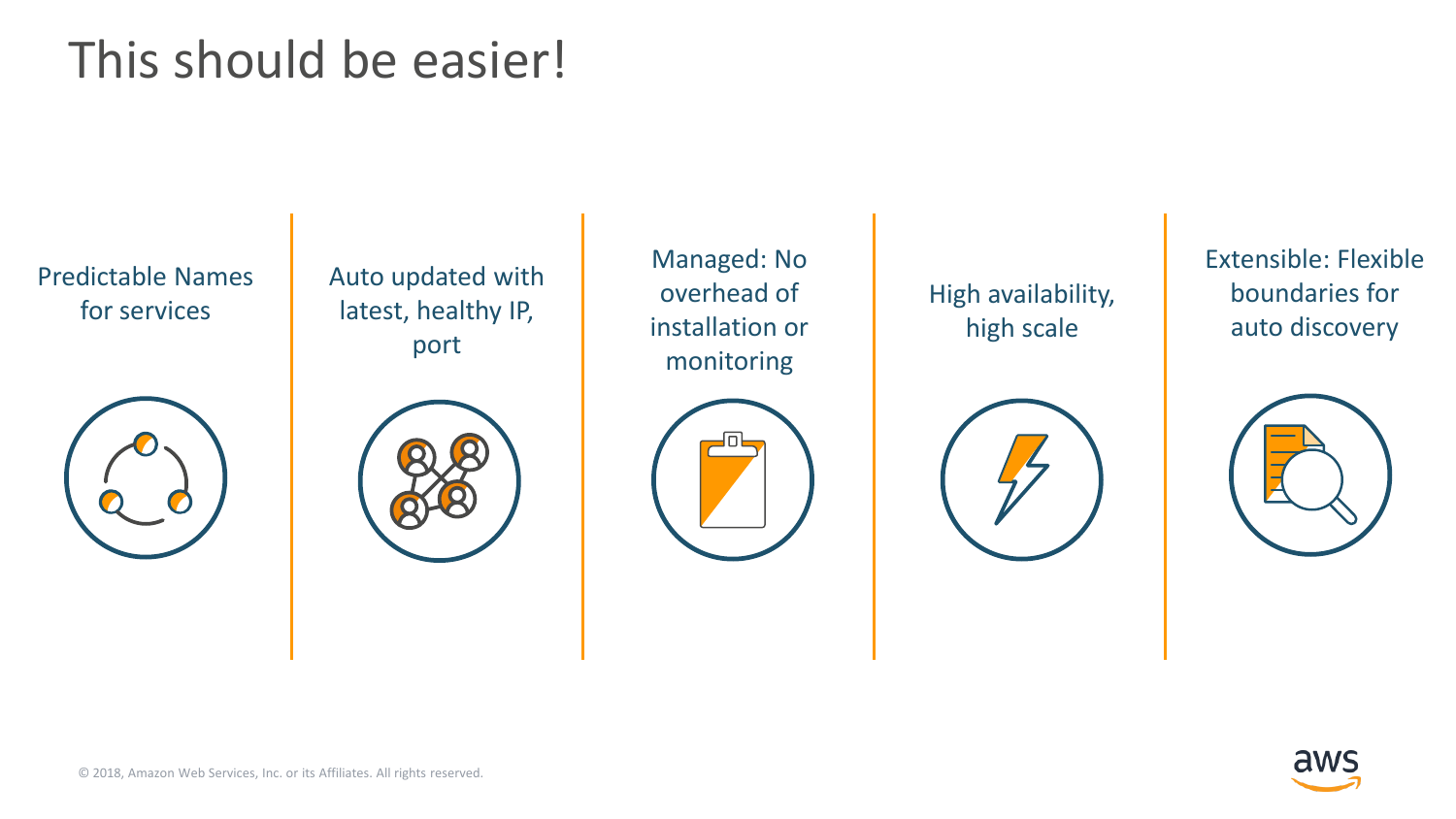#### Introducing managed service discovery for ECS



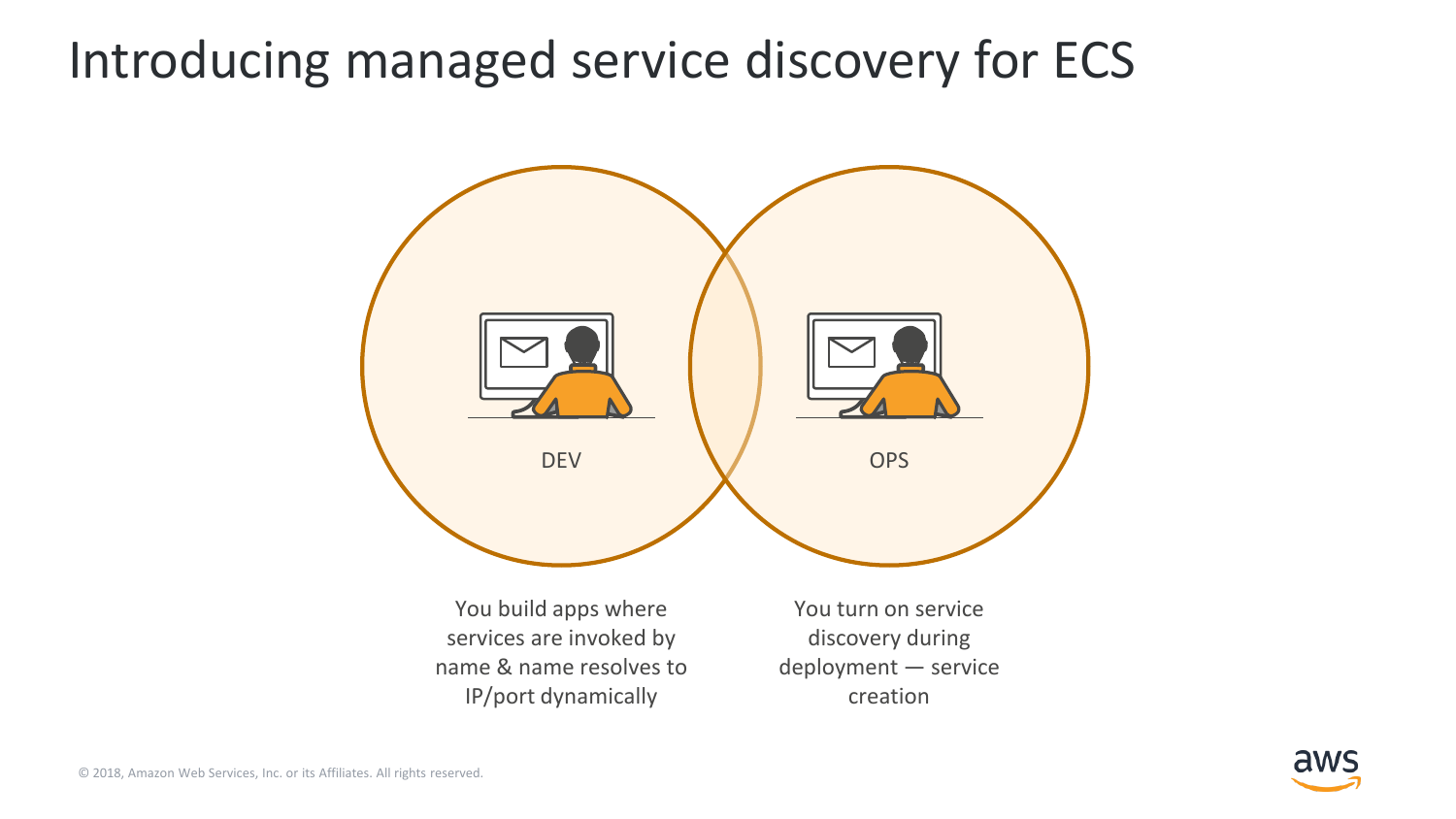#### ECS service discovery is powered by Route 53



ECS updates service registry based on naming convention, task registrations, de-registrations and health

Route 53 provides Service Registry

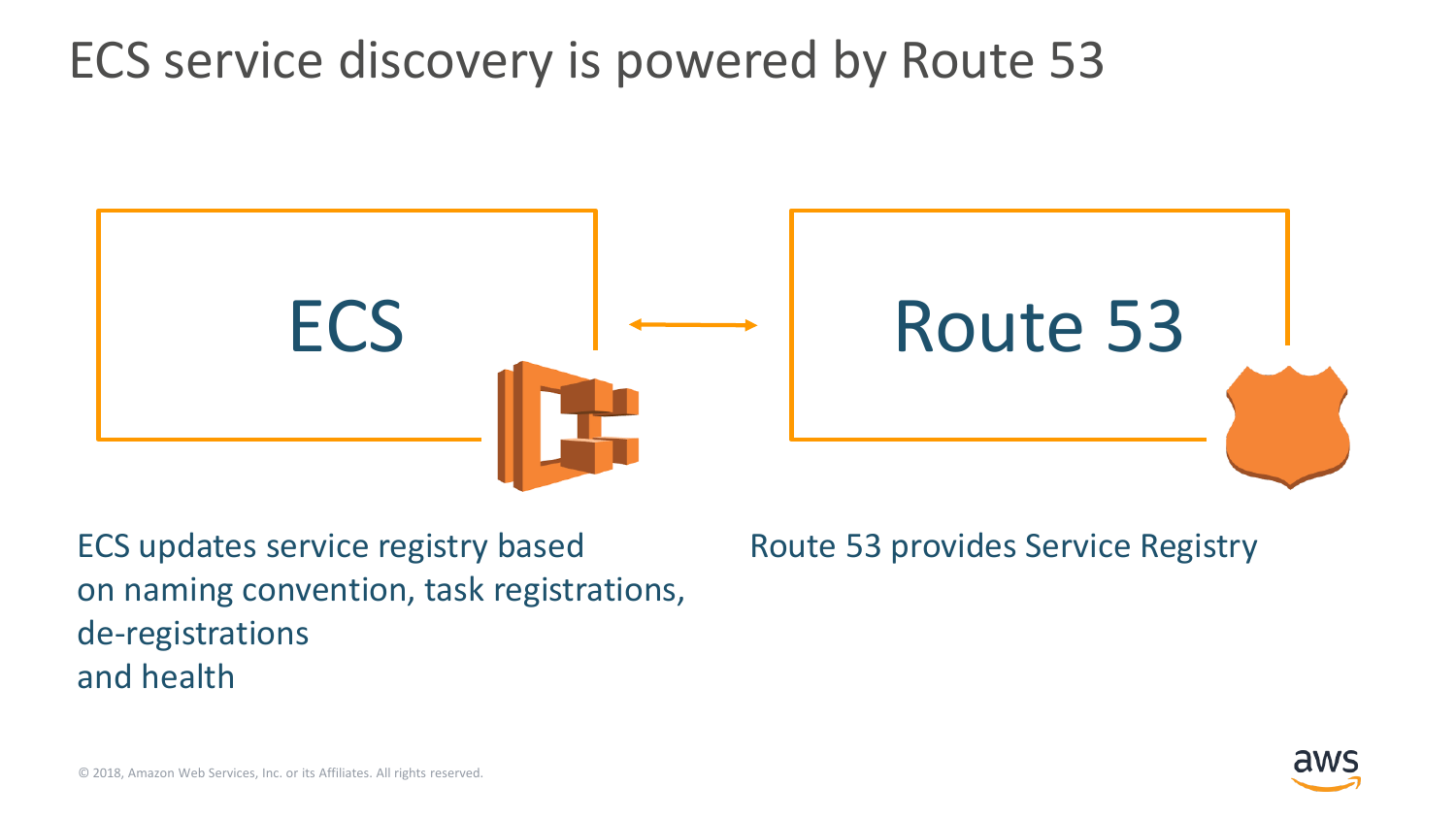#### Demo

https://servicediscovery.ranman.com/



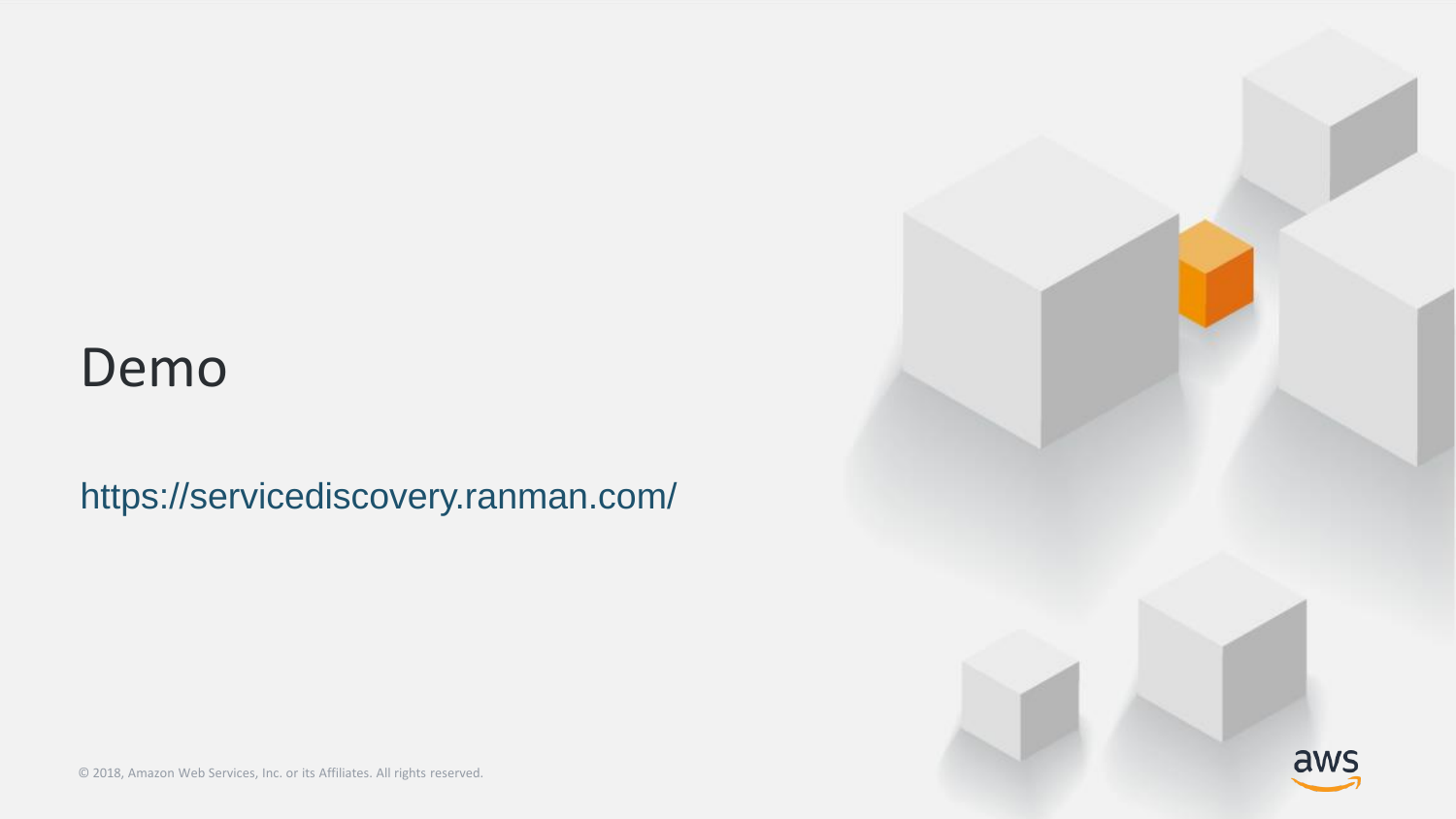#### Enables these use cases

Blue green deployments

1

- *myapp.staging.local*
- *myapp.prod.local*
- Private IP
- abstract cluster details

Internal micro services

2

- *web.myapp.local*
- *Expose Private IP*

3

External micro services

- *web.myapp.mycompan y.com*
- *Expose public IP or ELB EIP*
- *network + container health check*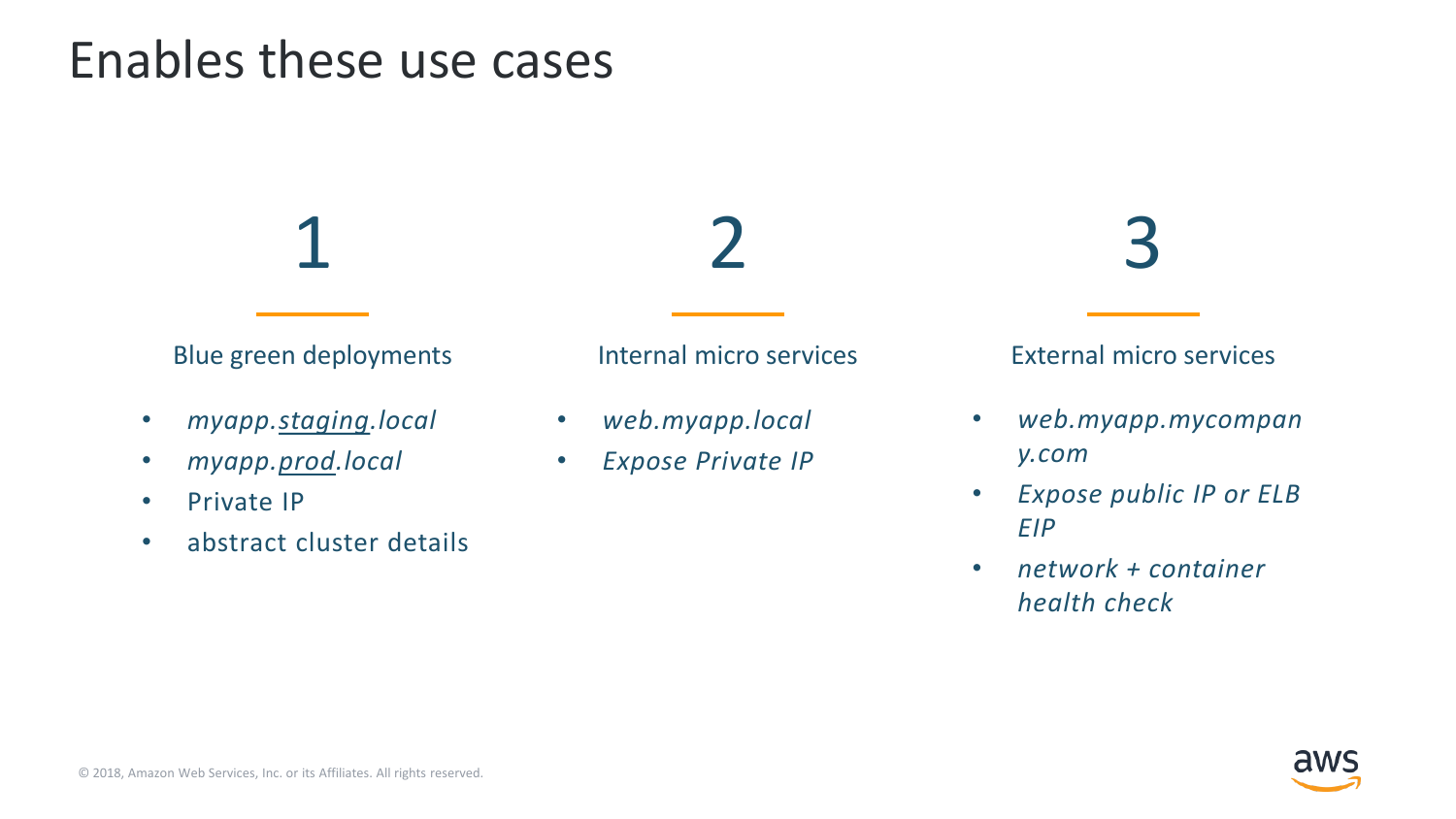#### Enables these use cases

Across ECS & Kubernetes

4

- Service1.myapp.ecs
- Service2.myapp.eks

Across ECS & AWS & On-Prem

5

- *Service1.myapp.ecs*
- *Service2.myapp.ec2*
- *Service3.myapp.onprem*

6

Expose to service mesh

- *Service1.myapp.local*
- *Service2.myapp.local*

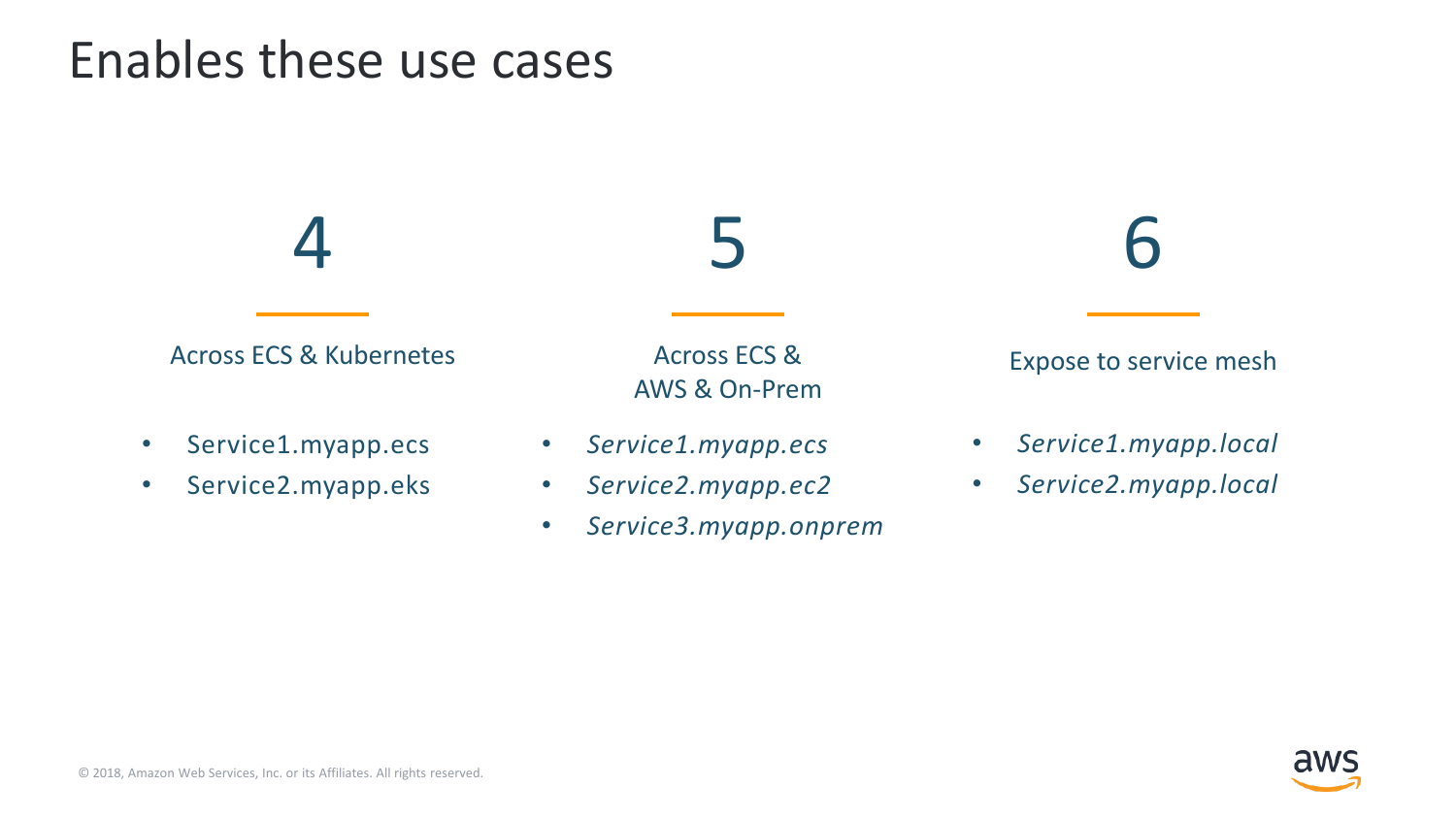### What's New?

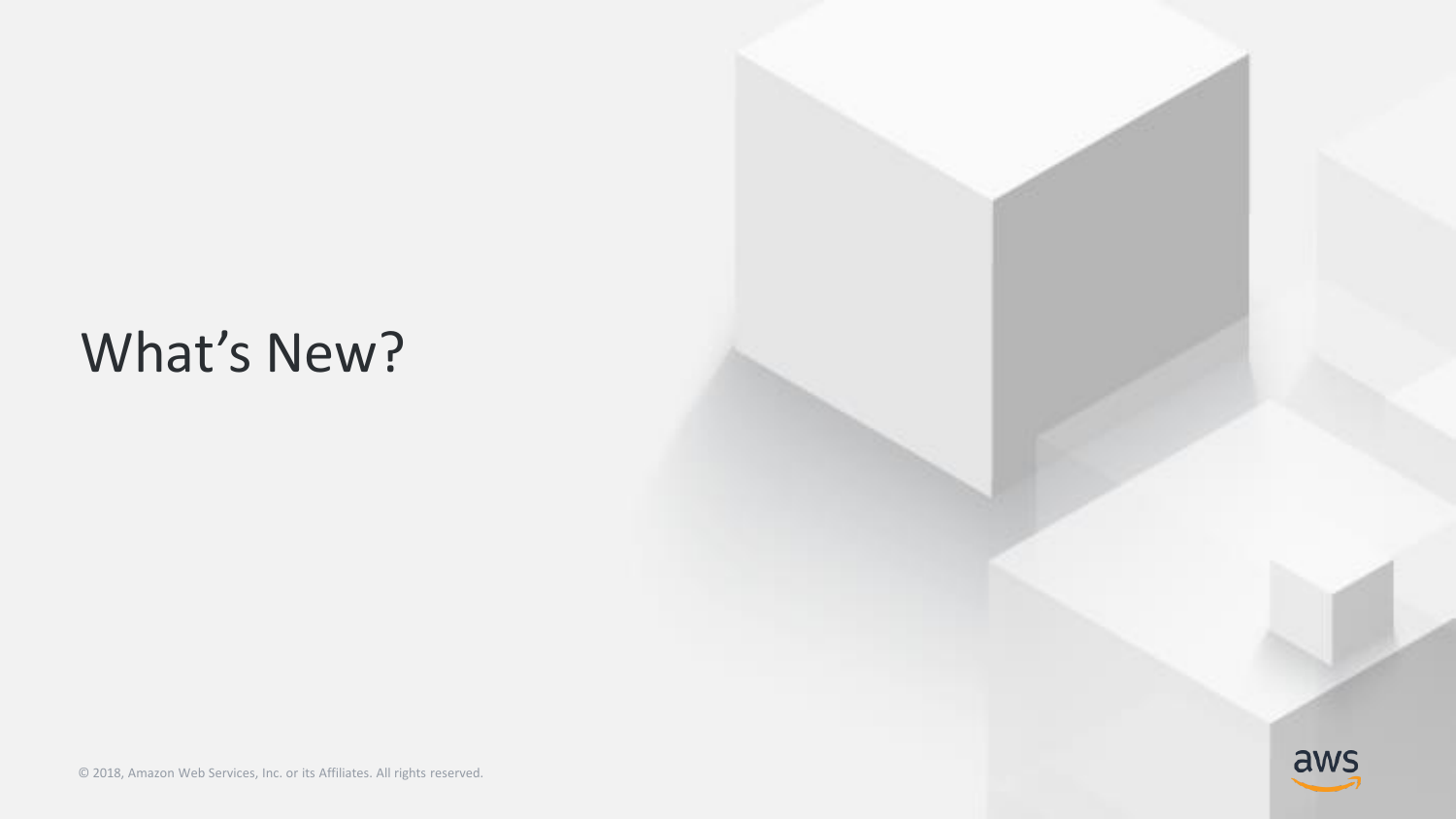#### Route 53 provides Service Registry



Route 53 provides APIs to create

- Namespace
- CNAME per service autoname
- A records per task IP
- Service  $\begin{array}{ccc} \vert & \vert & \vert & \vert \end{array}$  SRV records per task IP + port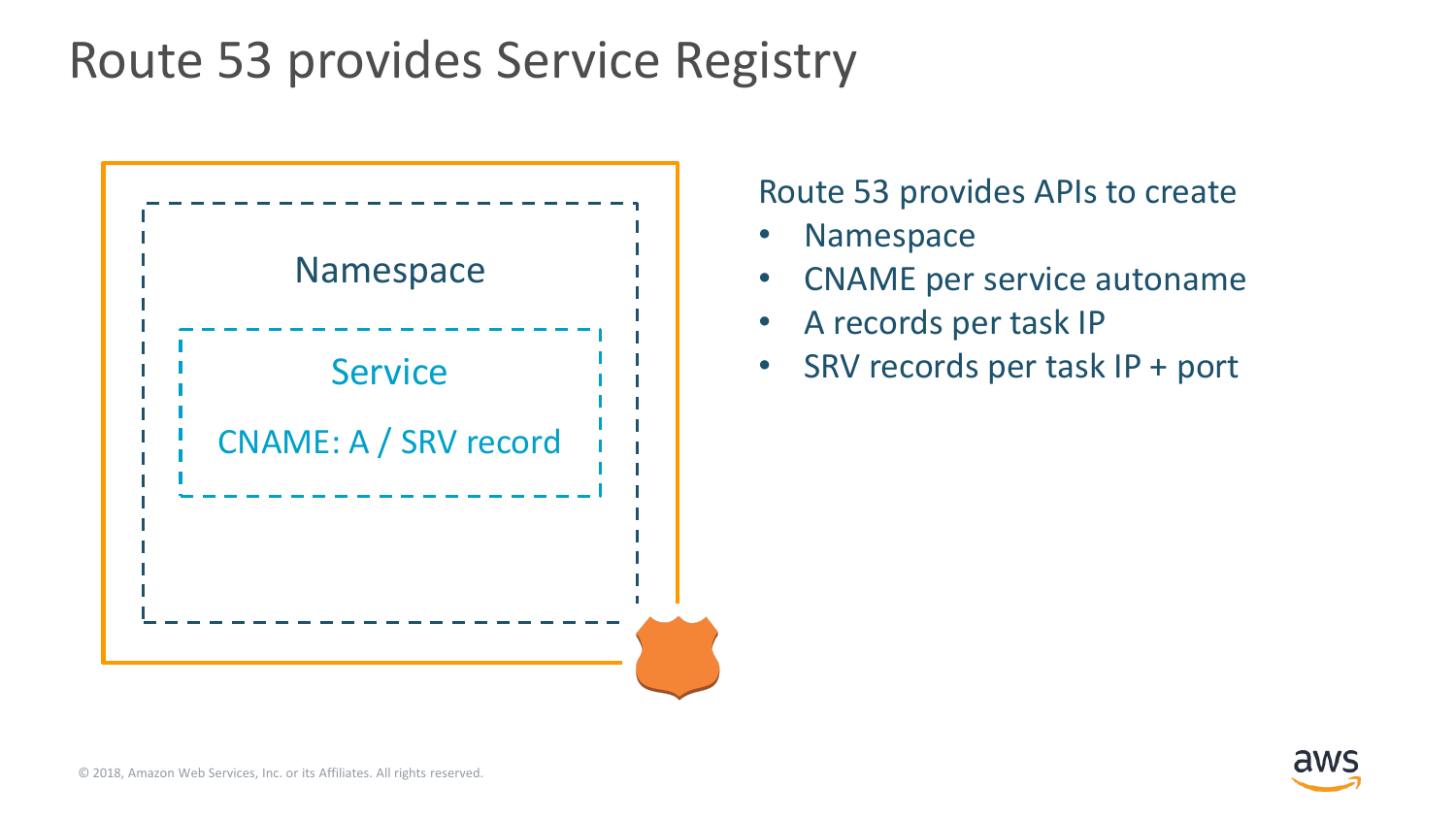### ECS schedules & places service endpoints



#### ECS Scheduler updates on:

- Service scaling
	- Task registrations
	- Task de-registrations
- Task health
- Scheduling / Placement changes
- ECS instance changes

ECS maintains latest state of the dynamic environment in Service Registry

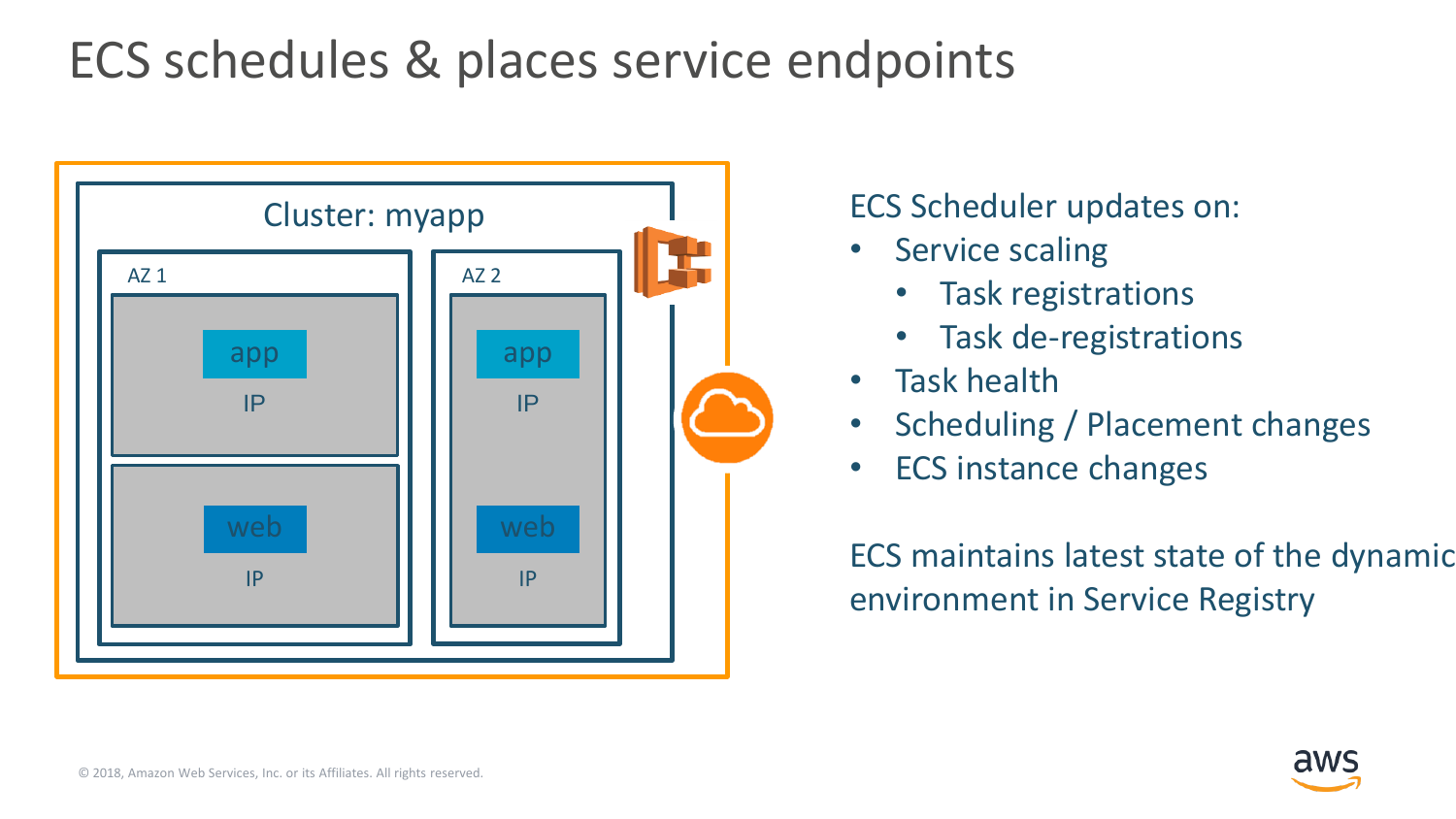#### ECS updates service endpoints in Route 53



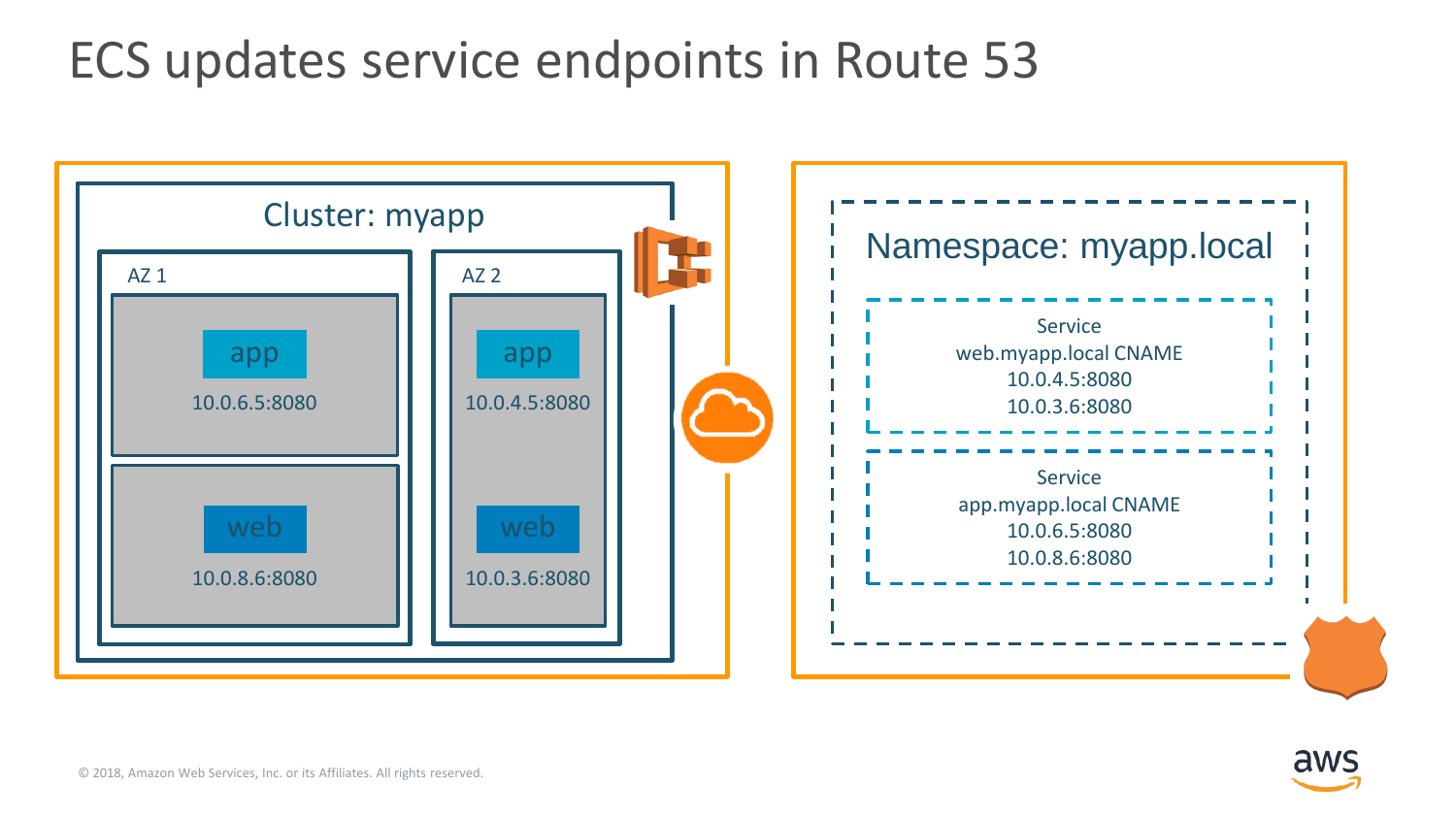#### Services connect to latest endpoints via DNS



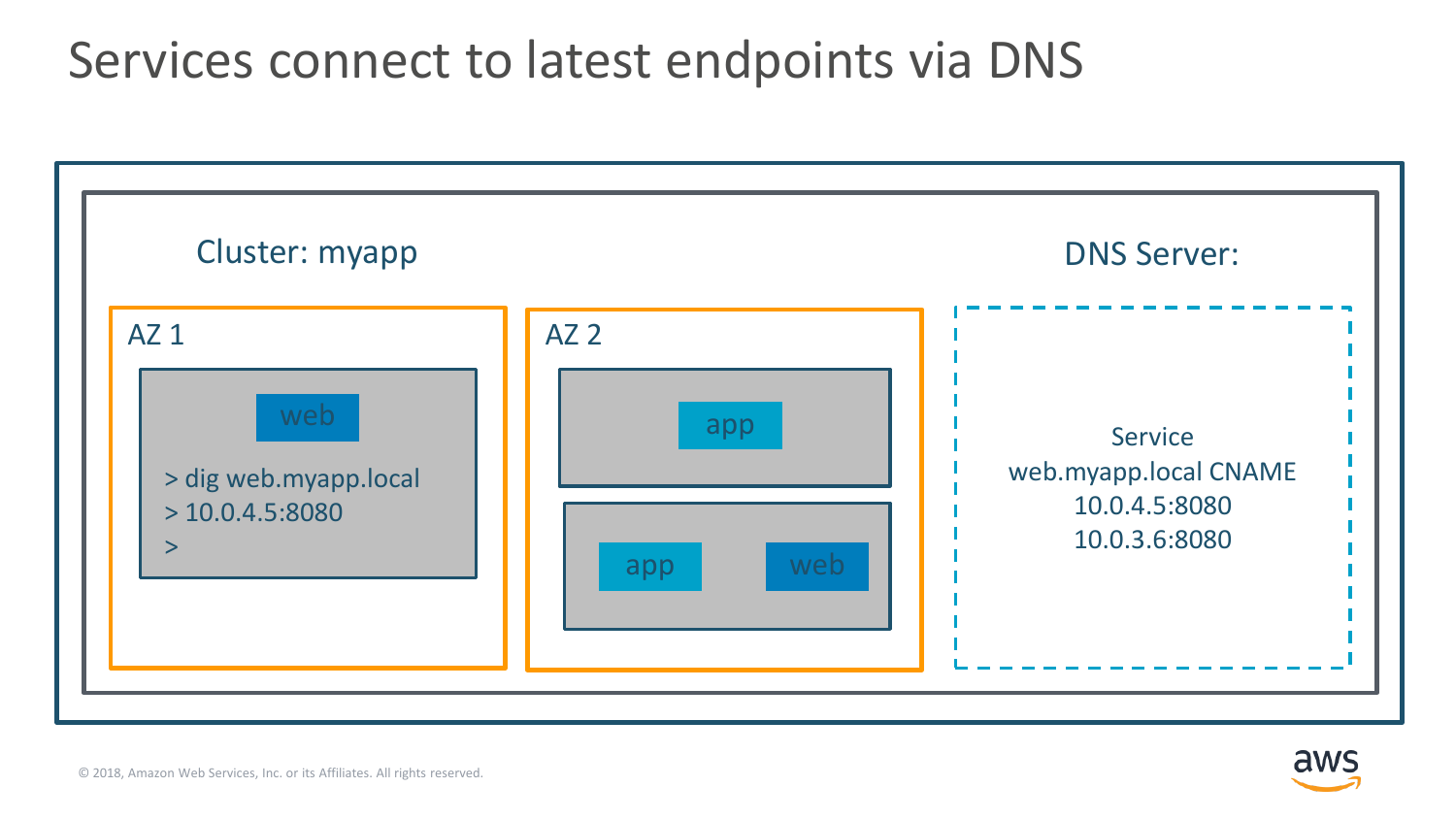### Benefits of this approach



#### **Managed**

Setup once, use forever

#### **Highly available**

• Same availability and scalability as Route 53

#### **Extensible**

- Public APIs that can be used across AWS
- Works across clusters, accounts, AZs
- Works across AWS services

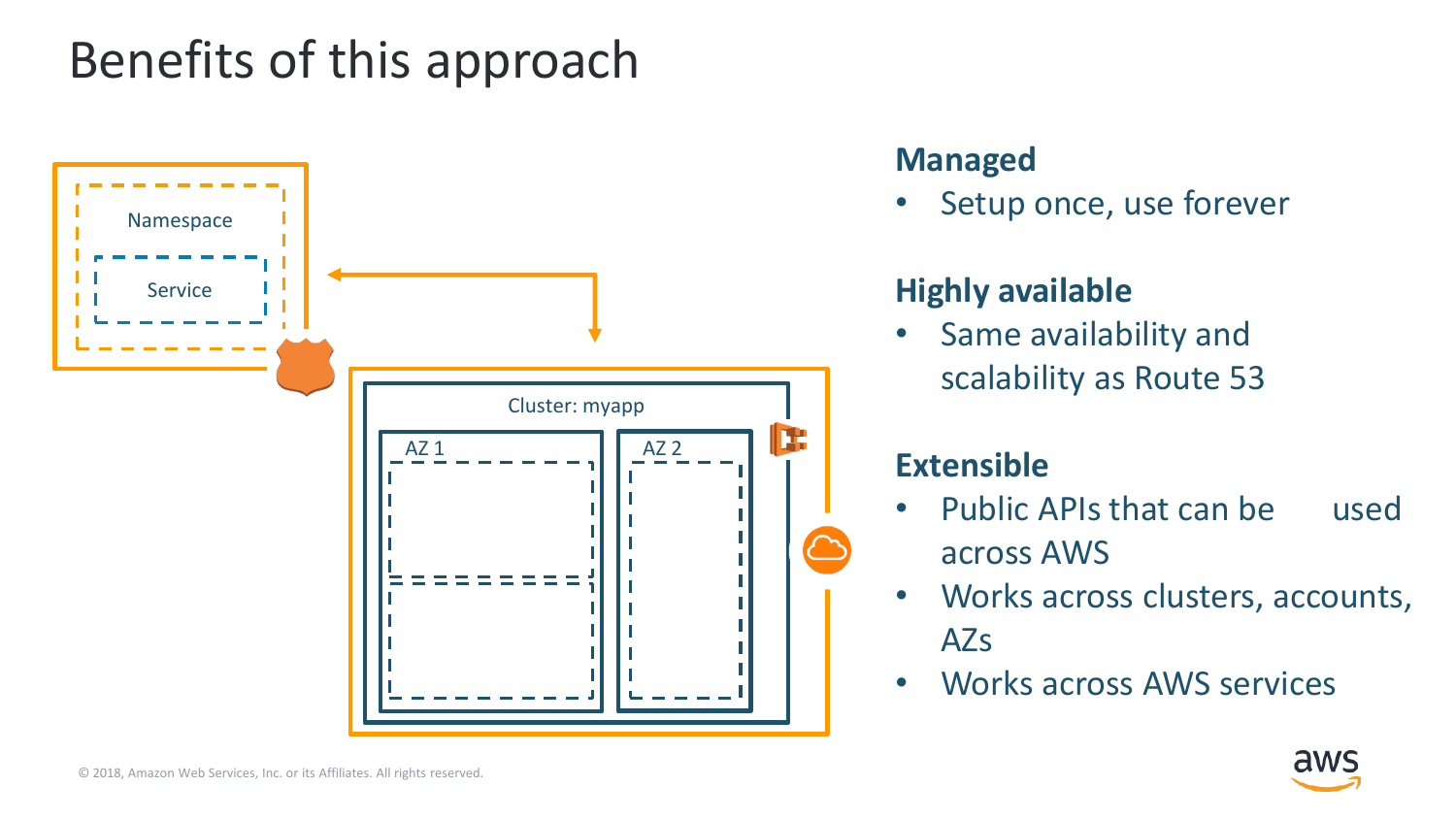### Amazon Route 53 Auto Naming

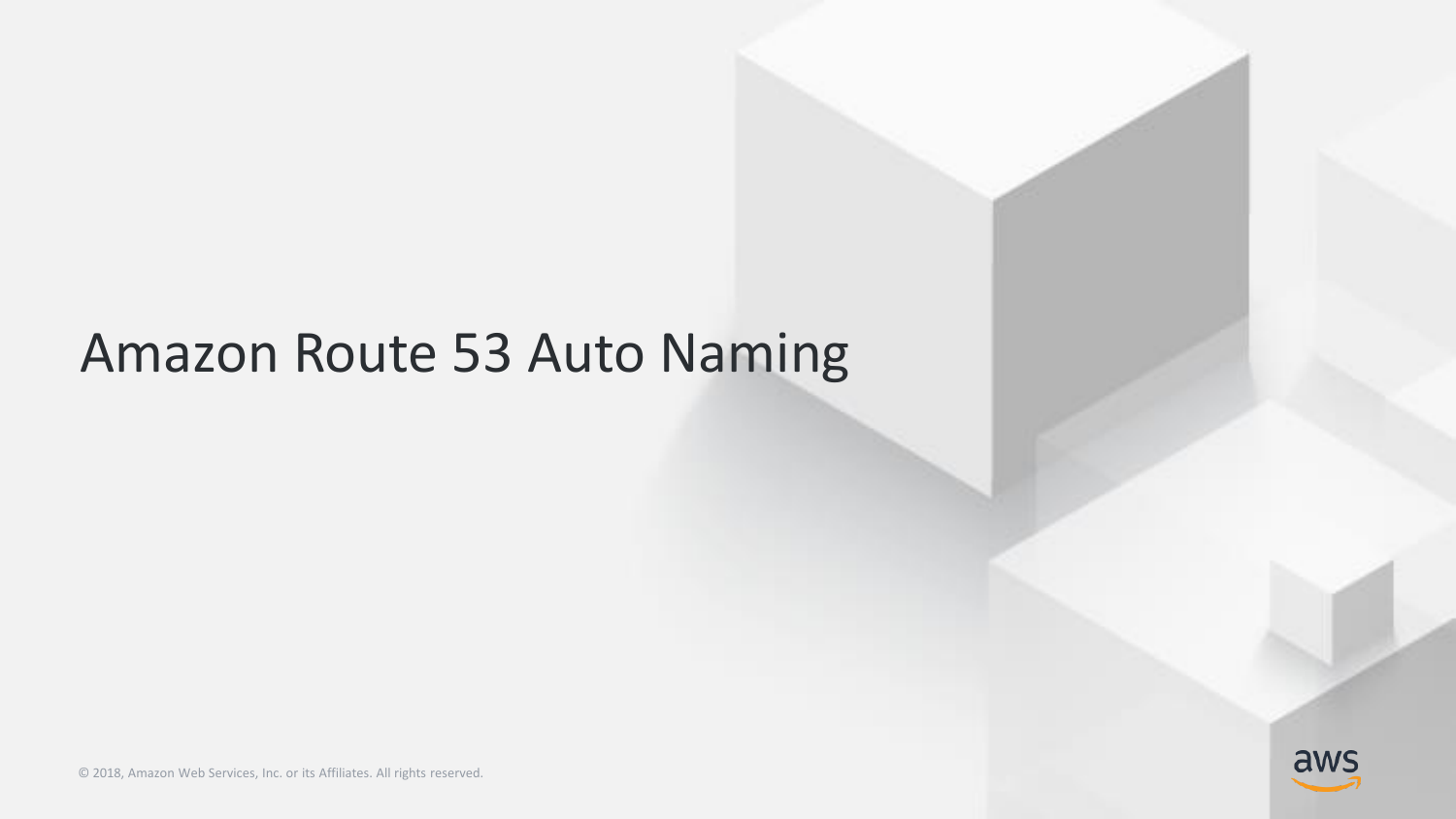### What is Route 53 Auto Naming?

#### API that powers ECS Service Discovery



Service name registration and management tool



DNS-based service discovery mechanism



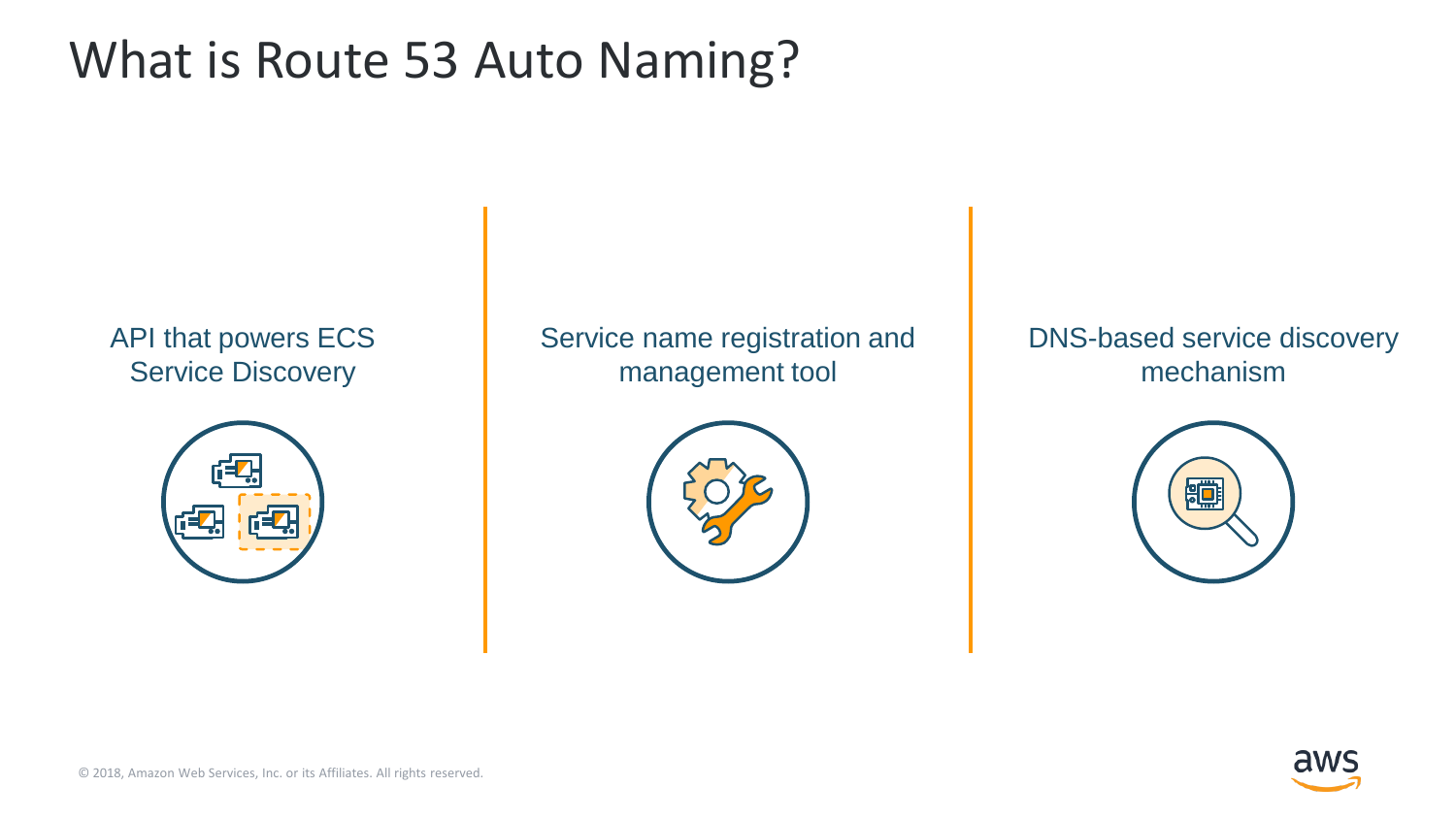Introducing new abstractions



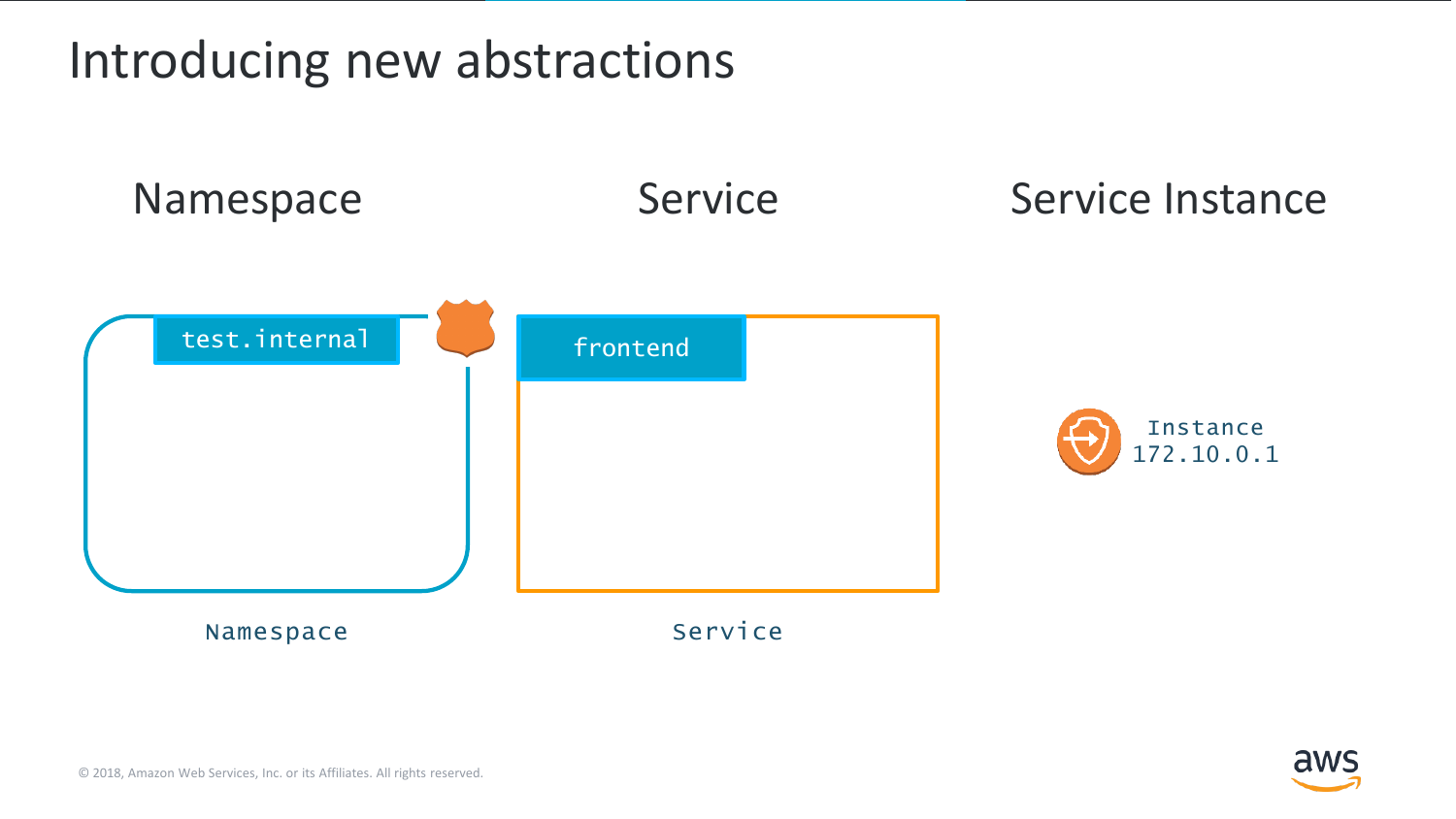#### Namespace

#### Logical group of services

Private or public visibility

Service-linked hosted zone in Amazon

Route 53

|          | staging.internal |  |
|----------|------------------|--|
| frontend |                  |  |
|          |                  |  |
|          |                  |  |
| backend  |                  |  |
|          |                  |  |
|          | Service          |  |
|          |                  |  |
|          | Namespace        |  |

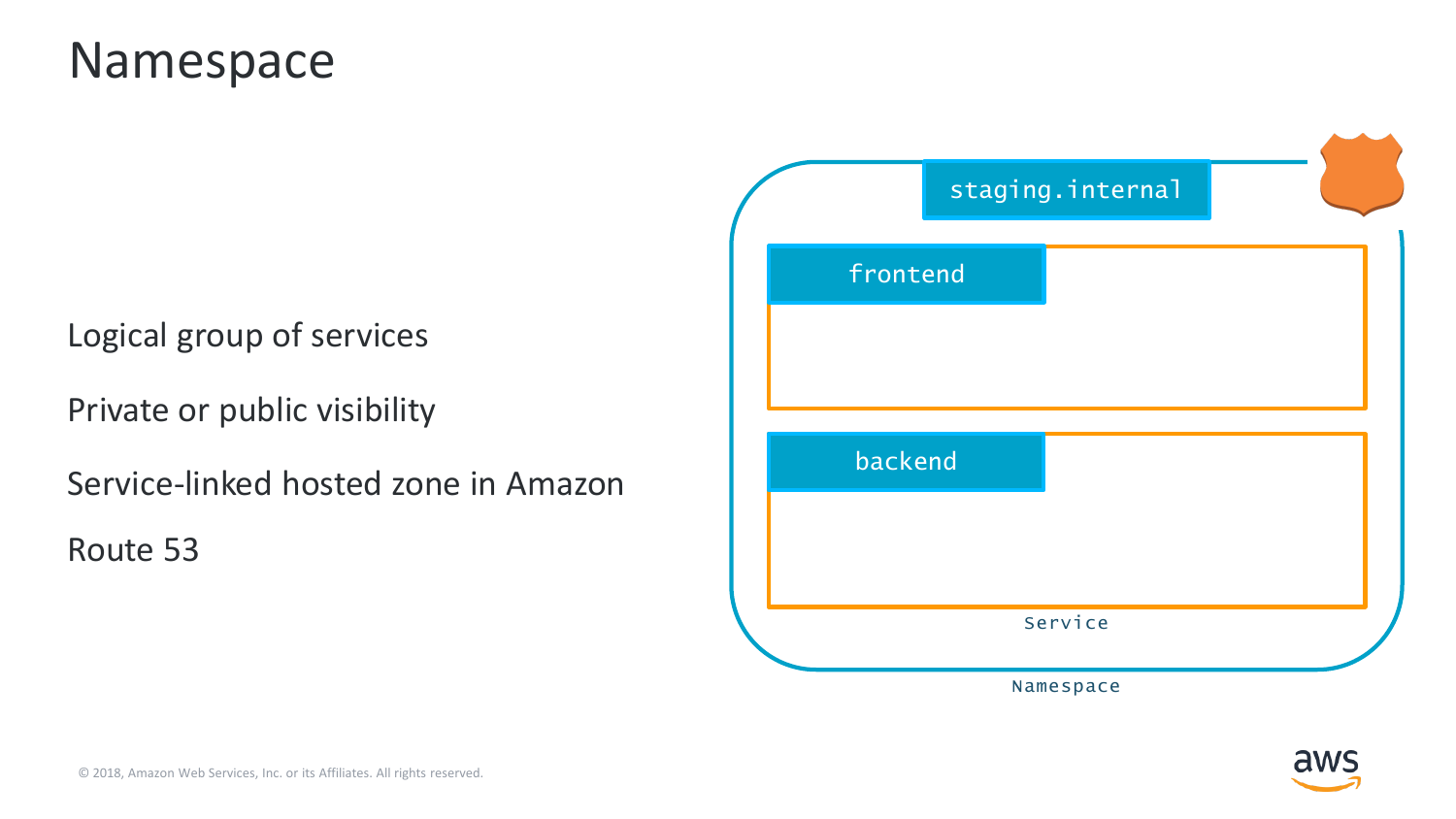#### Namespace

Namespace management APIs: createPublicDnsNamespace createPrivateDnsNamespace deleteNamespace **listNamespaces** getNamespace

|          | staging.internal |  |
|----------|------------------|--|
| frontend |                  |  |
|          |                  |  |
|          |                  |  |
| backend  |                  |  |
|          |                  |  |
|          | Service          |  |
|          |                  |  |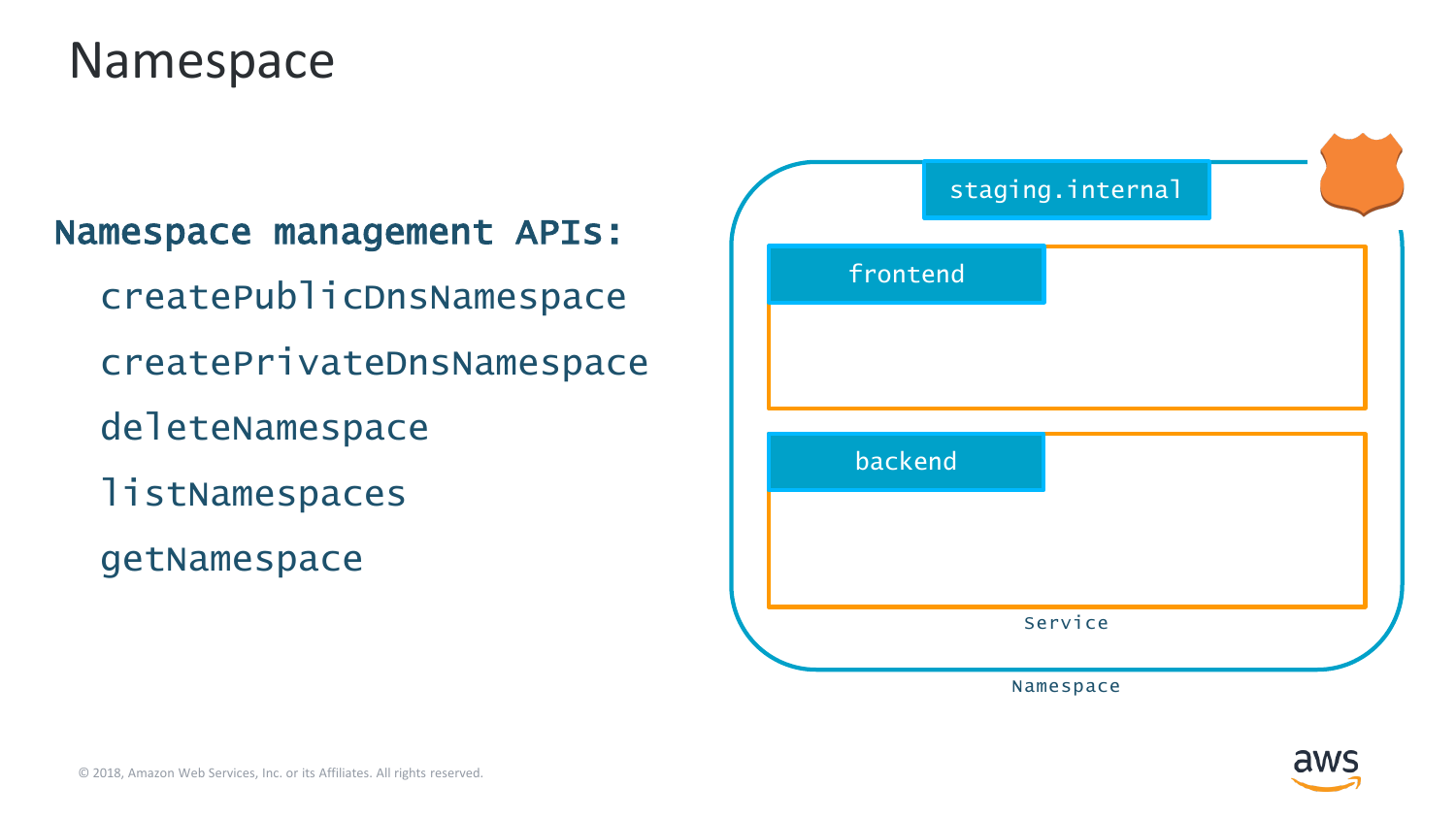#### Service

### ECS: application component run on one or many tasks

Auto Naming: service naming and health checking template



Namespace

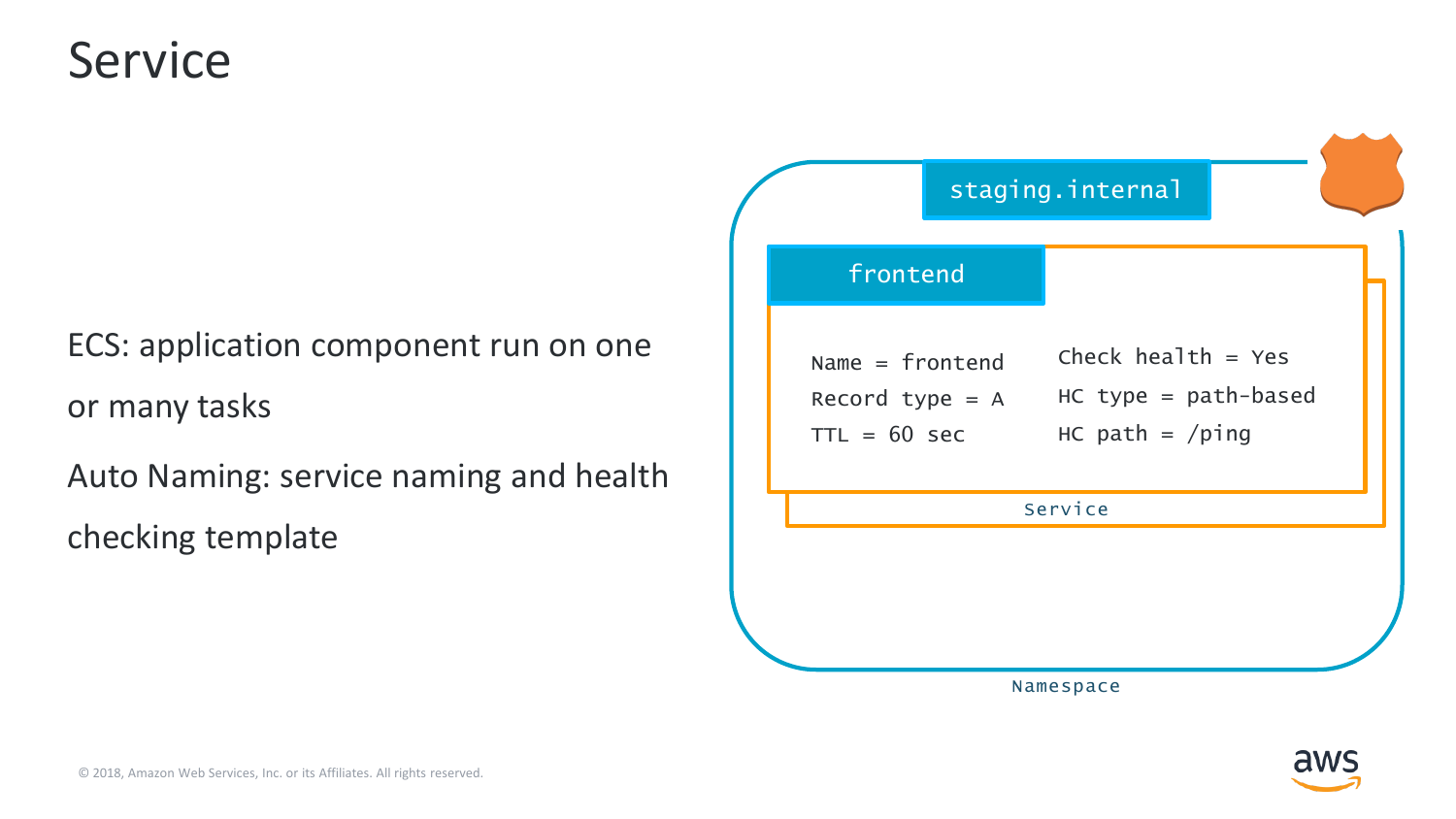#### Service

|               | Service management APIs: |  |
|---------------|--------------------------|--|
| createService |                          |  |
| deleteService |                          |  |
| updateService |                          |  |
| listServices  |                          |  |
| getService    |                          |  |



Namespace

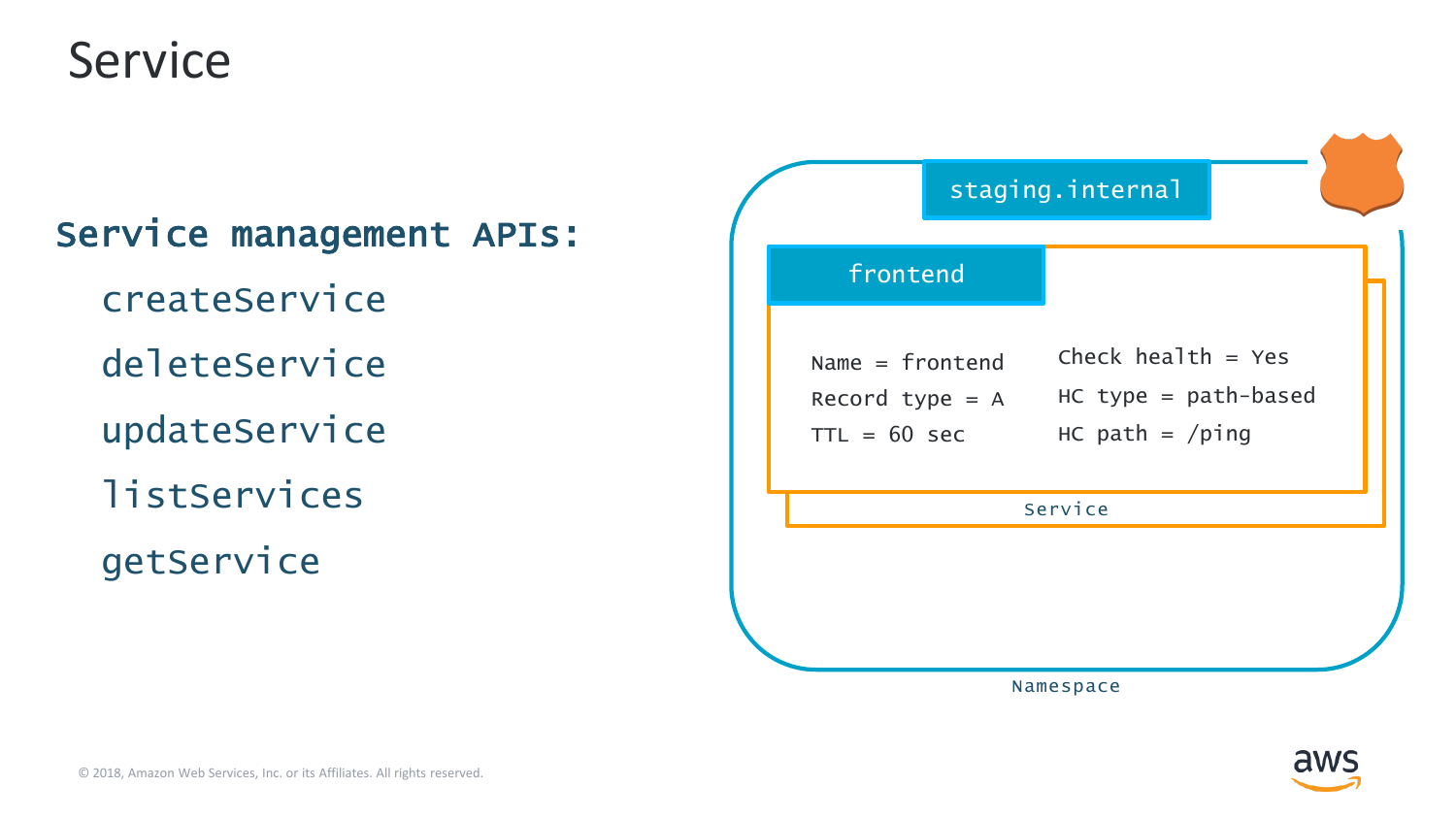#### Service Instance

#### Represents an actual endpoint

Addressable by *ip* or *ip:port*



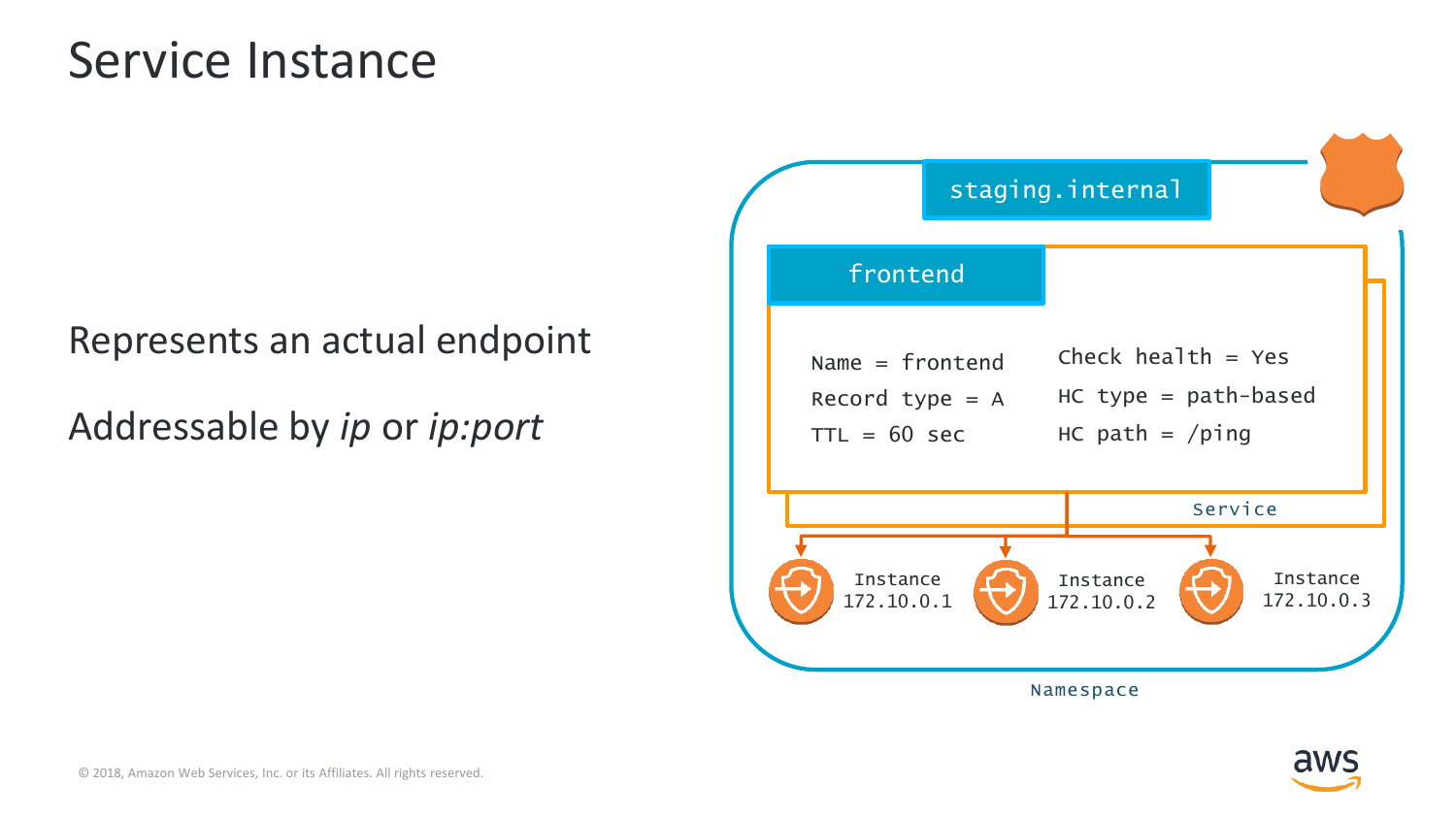#### Service Instance

## Service Instance management APIs: registerInstance deregisterInstance listInstances getInstance

getInstanceHealthStatus



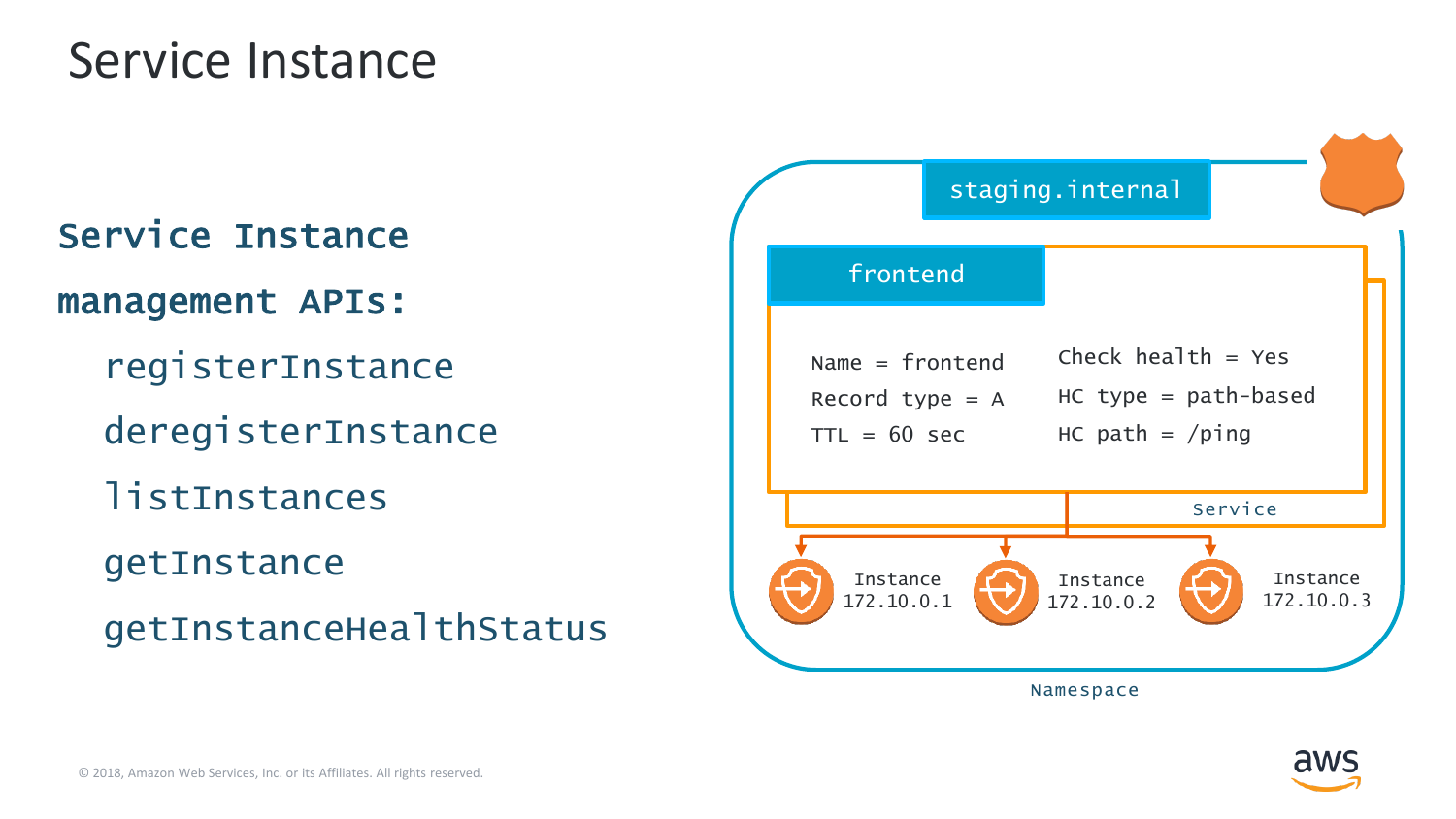#### Route 53 Auto Naming Workflow



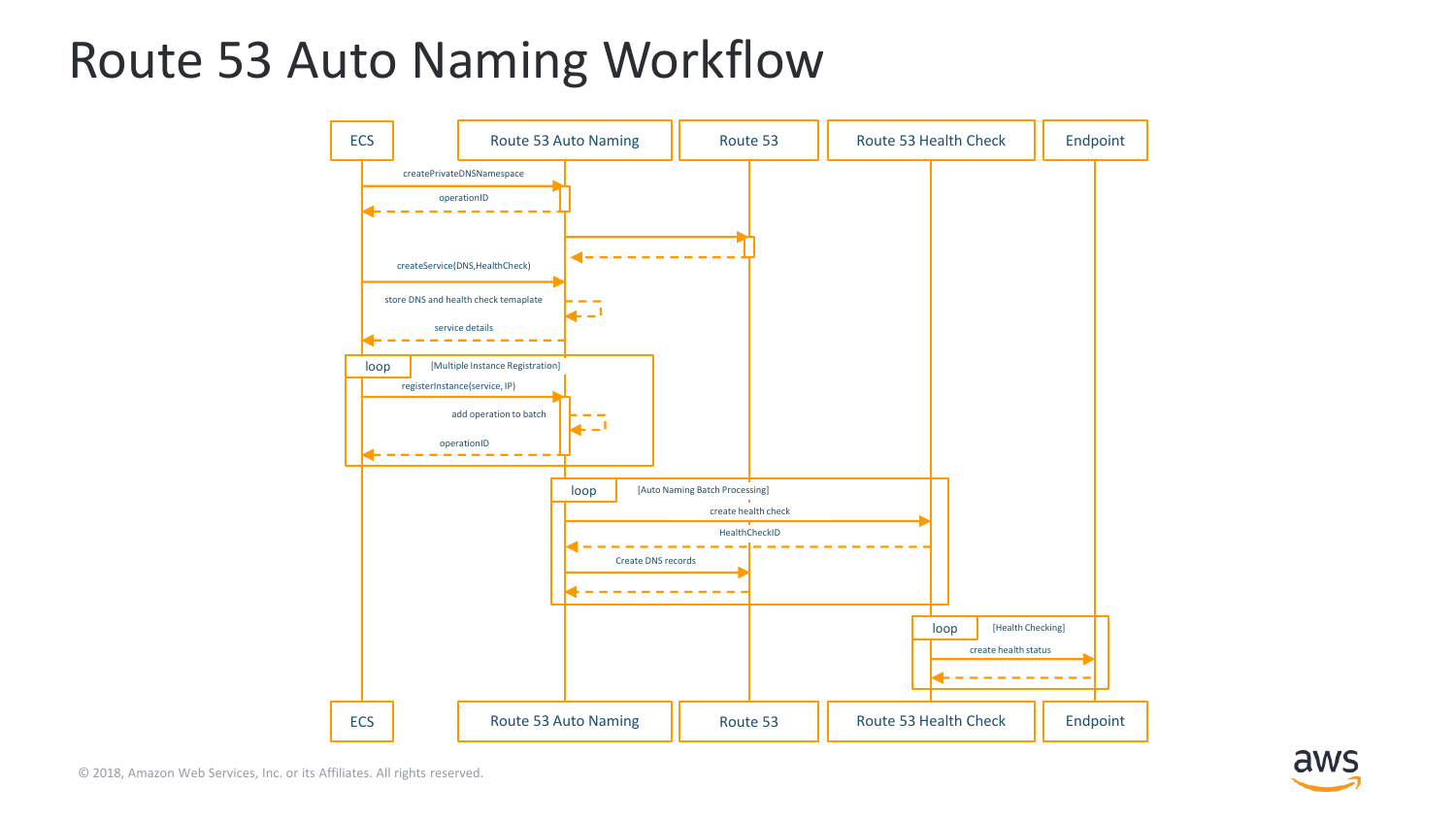#### Discovery over DNS

Auto Naming uses Route 53 Multivalue Answer Routing



Each DNS query returns up to 8 healthy\* endpoints



Client-side load balancing



\* If health-checking is enabled for the corresponding Route 53 Auto Naming Service

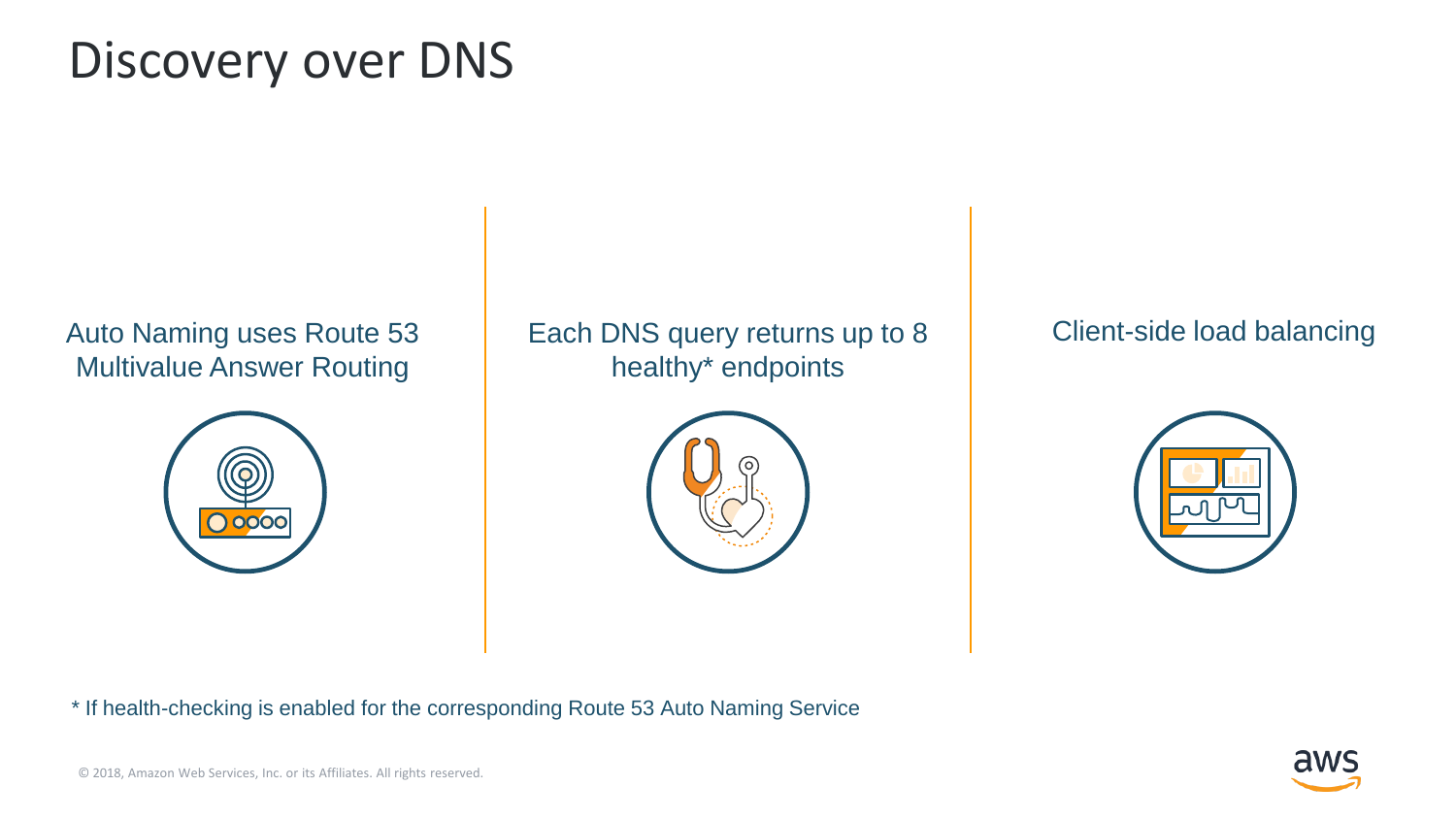#### Amazon Route 53 Auto Naming benefits

Managed API designed for micro-service architectures



Regional control plane for better availability



Discovery via Route 53 DNS with 100% availability SLA



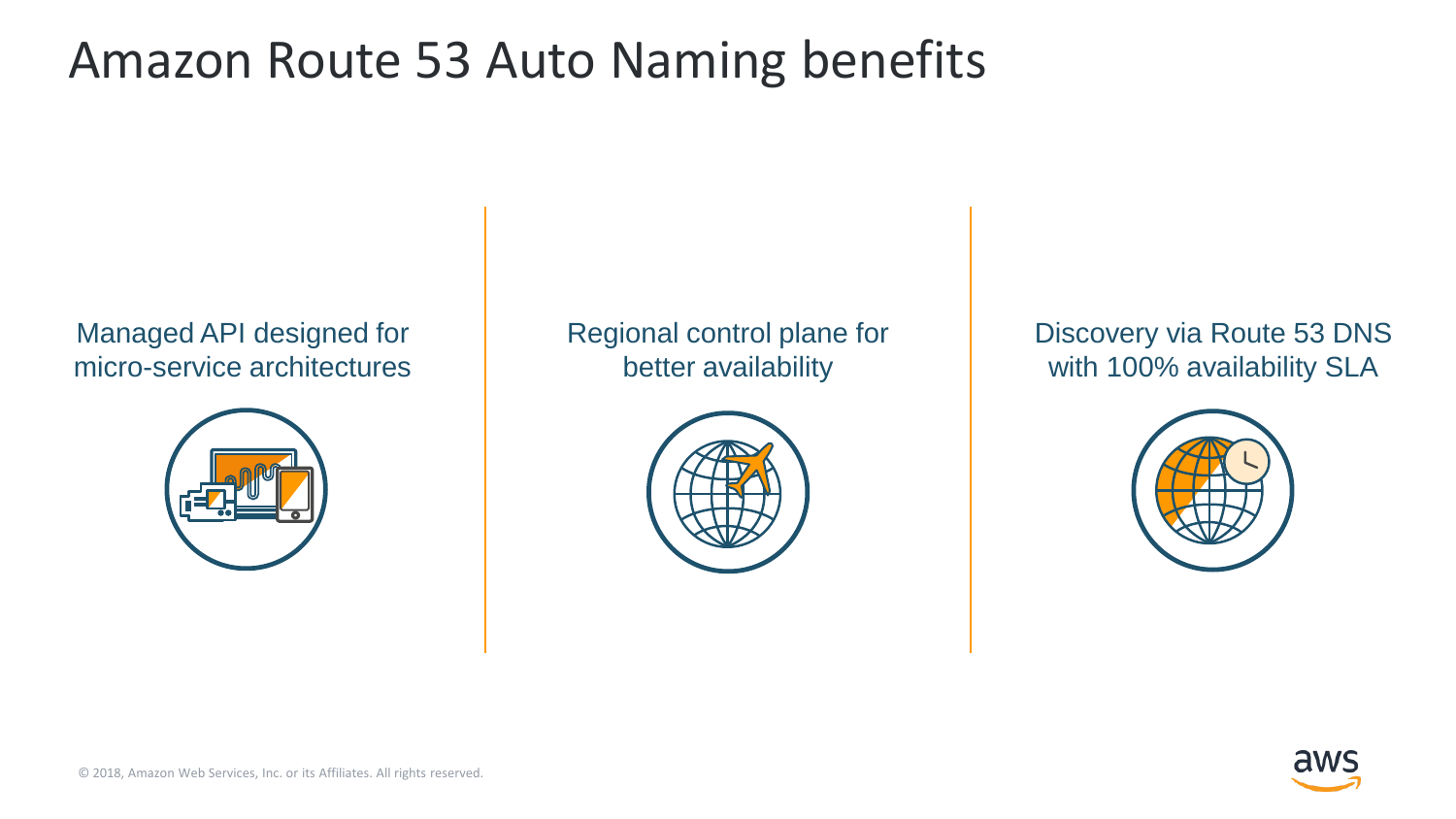### Under the Hood

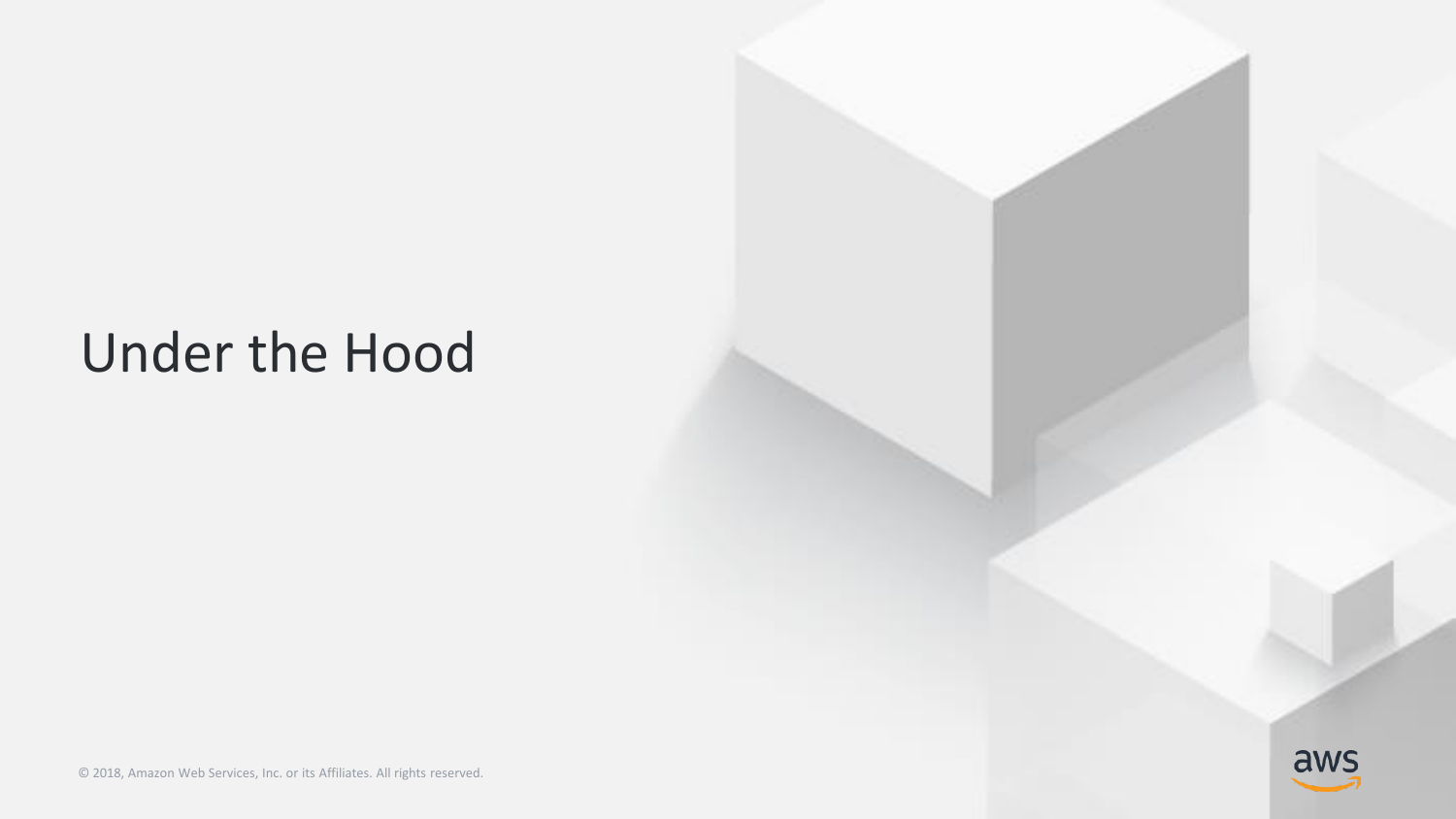

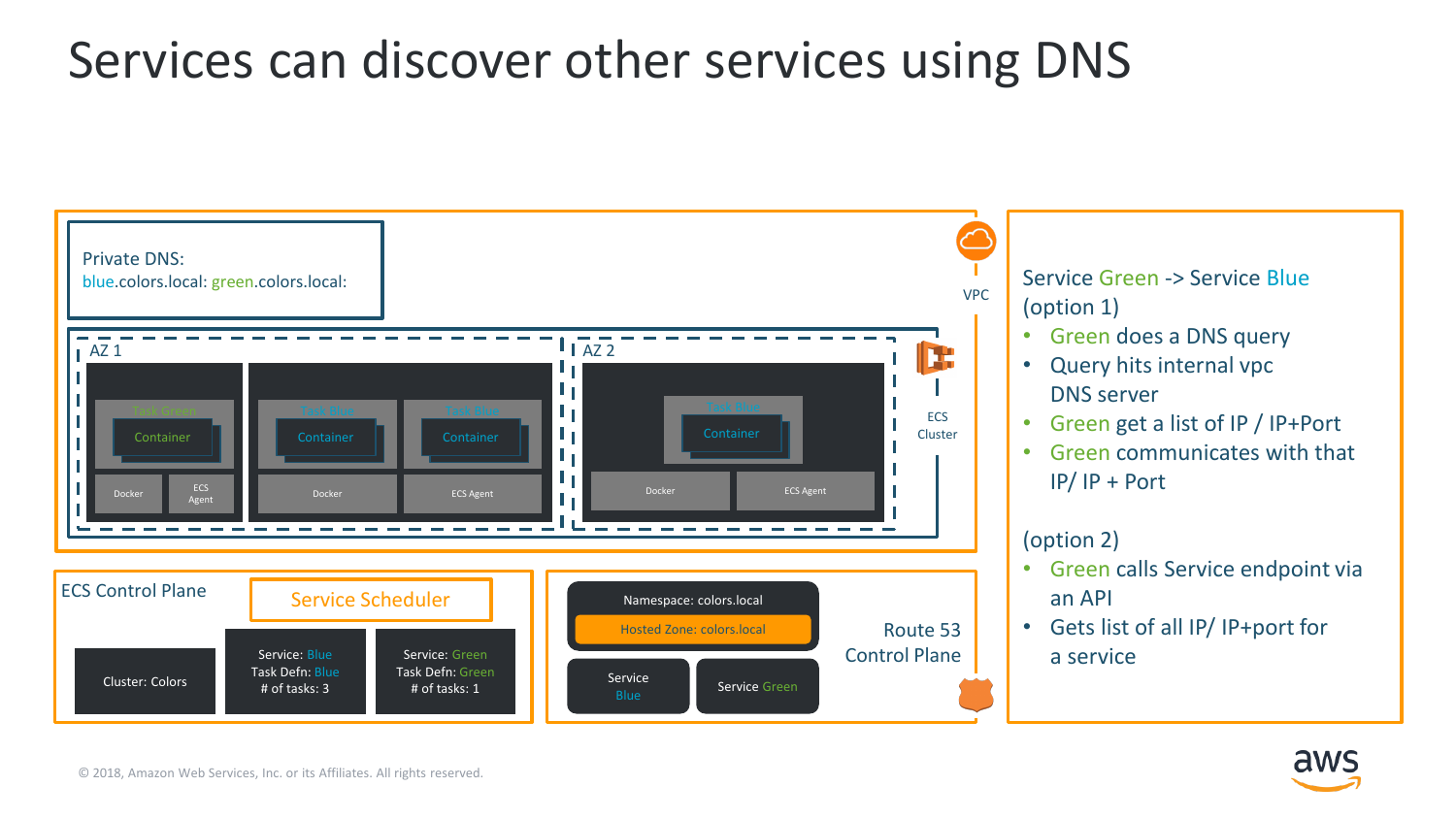

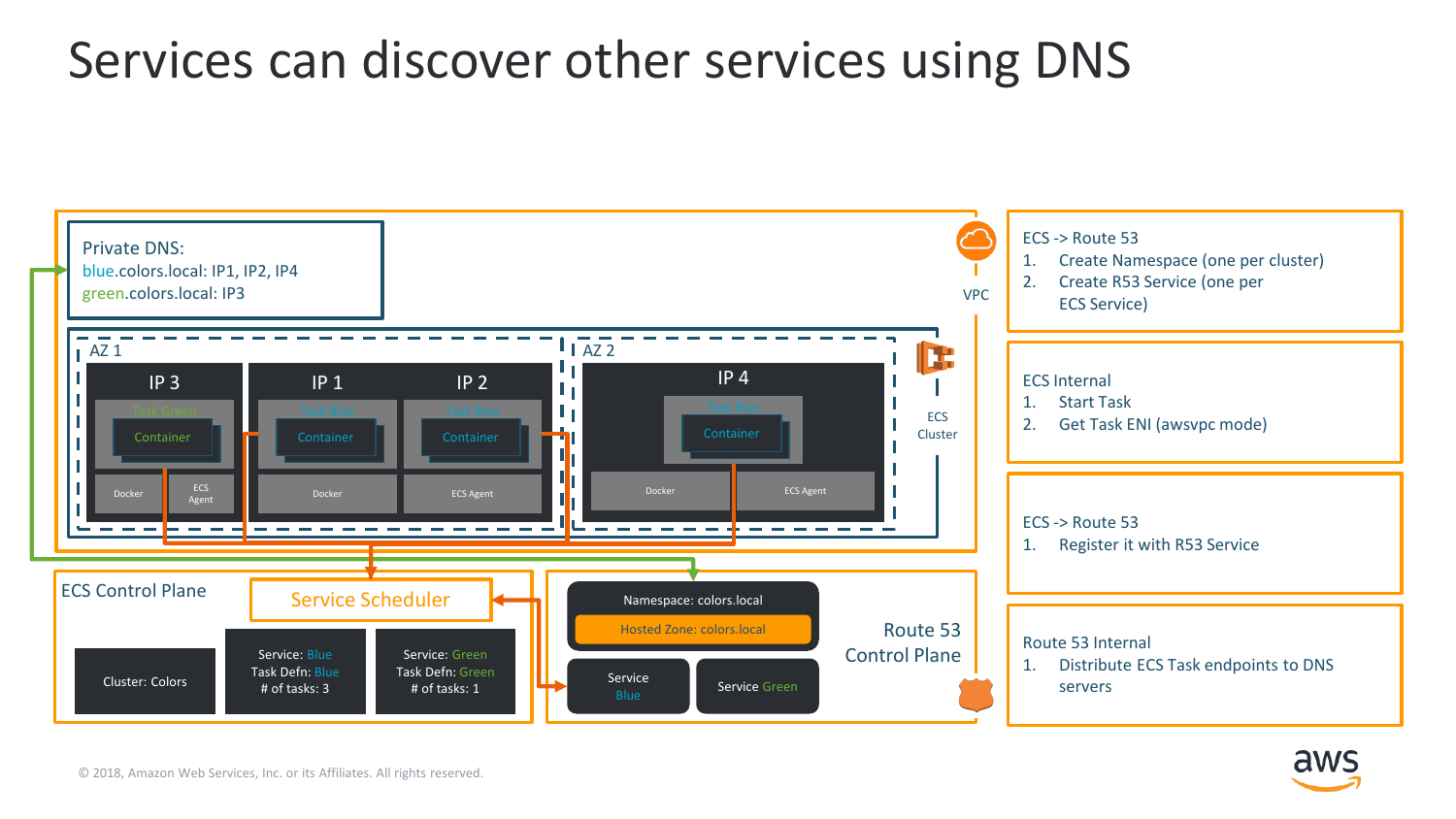

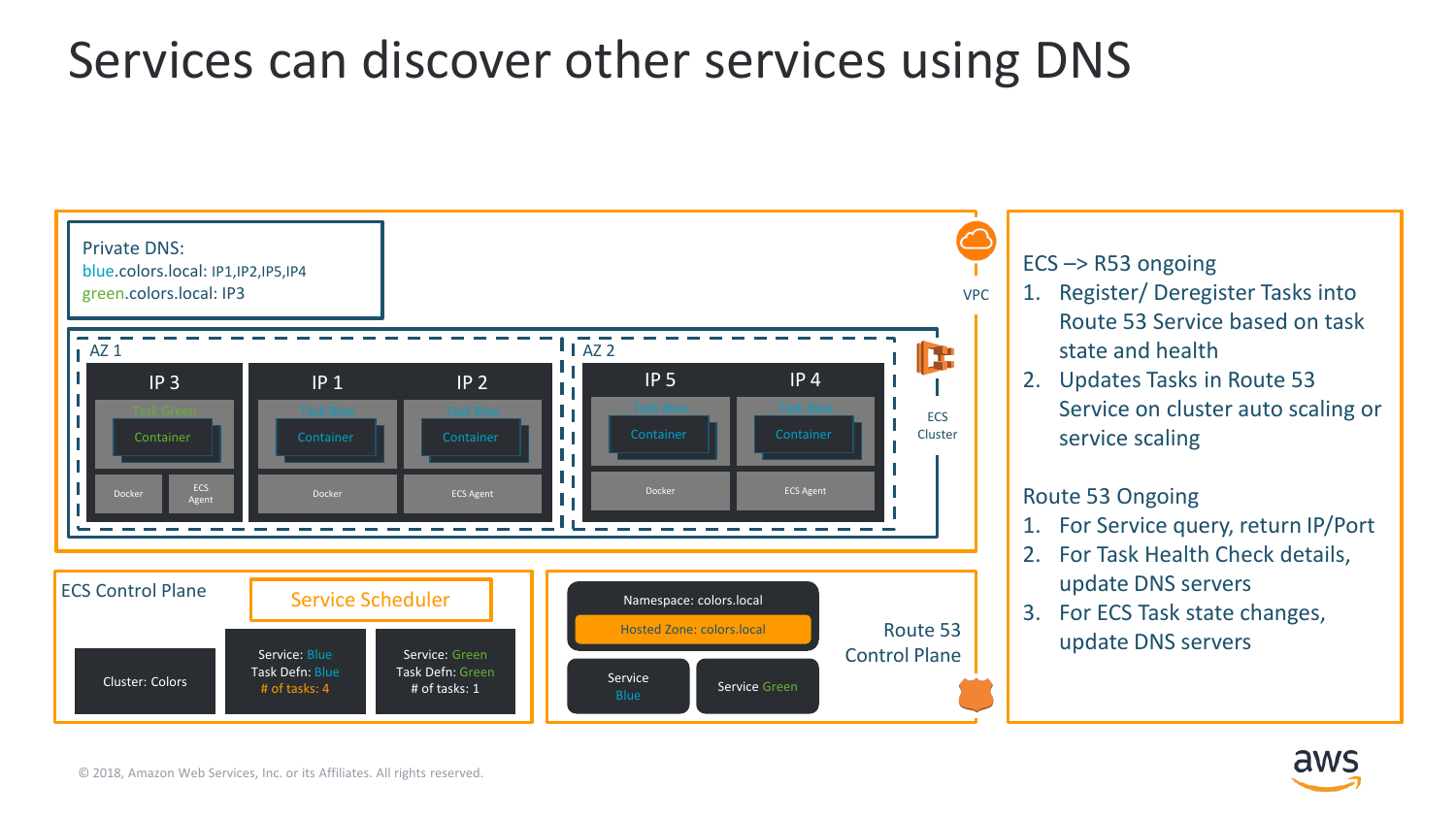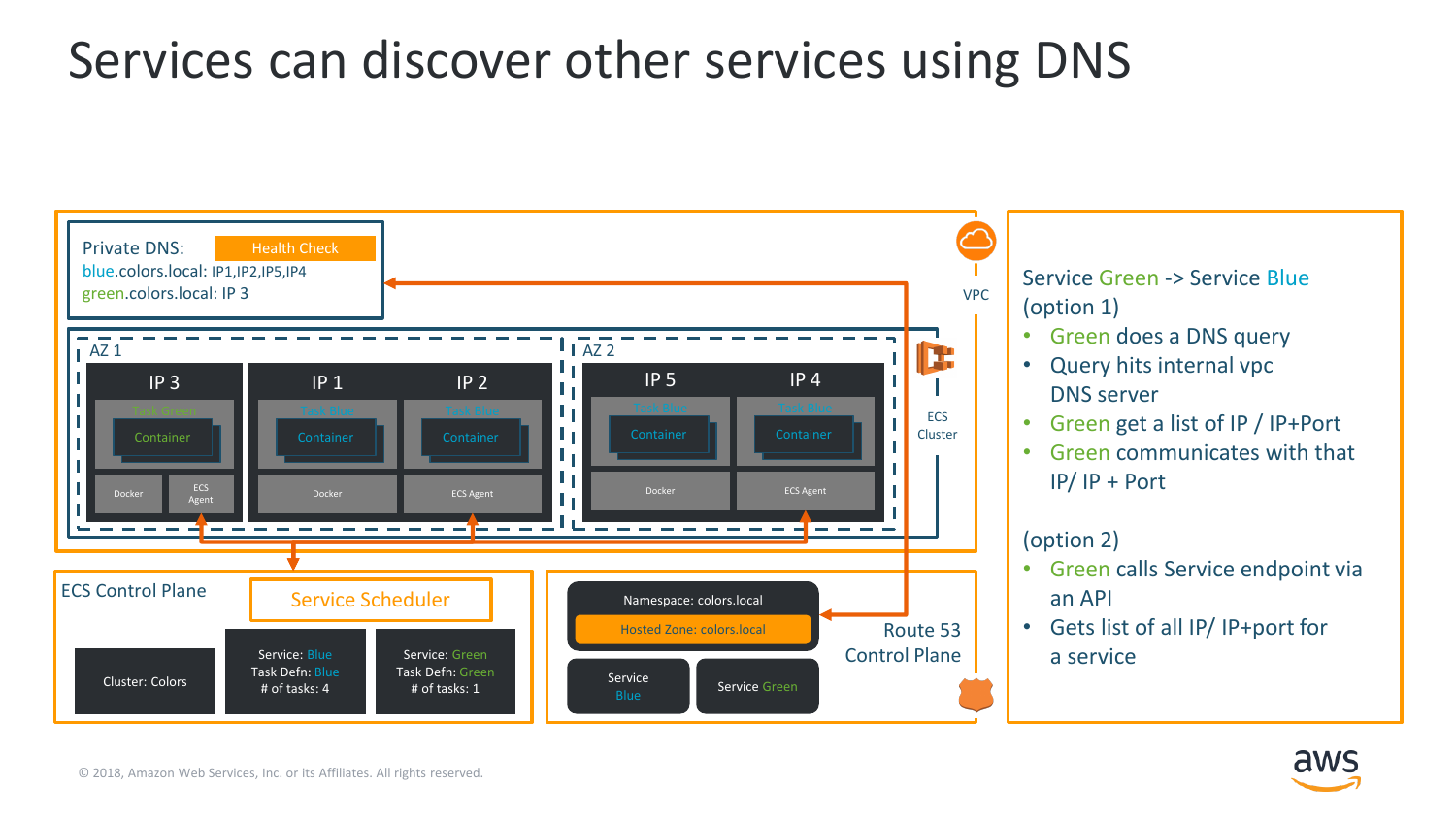#### Requirements & Limits

- Tasks must use "awsvpc" network mode
- Must specify container health check endpoint for essential containers in task
- Console workflow assumes 1:1:1 mapping between vpc**:**cluster**:**app
- Dependent on Route 53 propagation delay for registering new IPs (scaling) or stopping traffic to unhealthy tasks
- Client side logic needed for query, resolution and retries, 8 DNS records fetched in each query
- Private VPC: container health check only, no way to add on network health

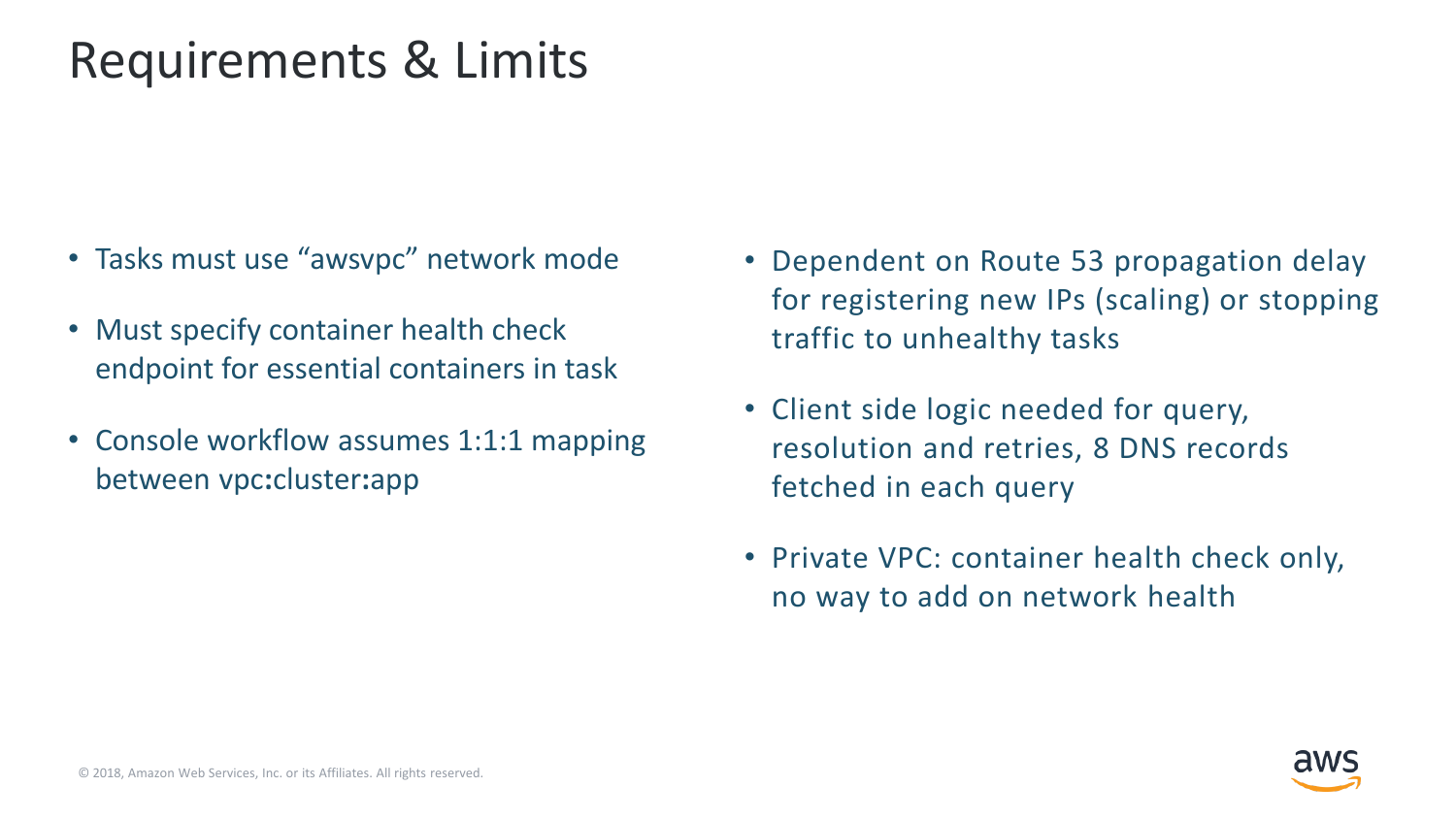### How do I use it?

- Native integration with Amazon ECS Works with Fargate and EC2 launch types
- Also available for Kubernetes! https://github.com/kubernetes-incubator/external-dns
- Available in all AWS regions where Amazon ECS and Route 53 Auto Naming are available

https://aws.amazon.com/about-aws/global-infrastructure/regional-product-services